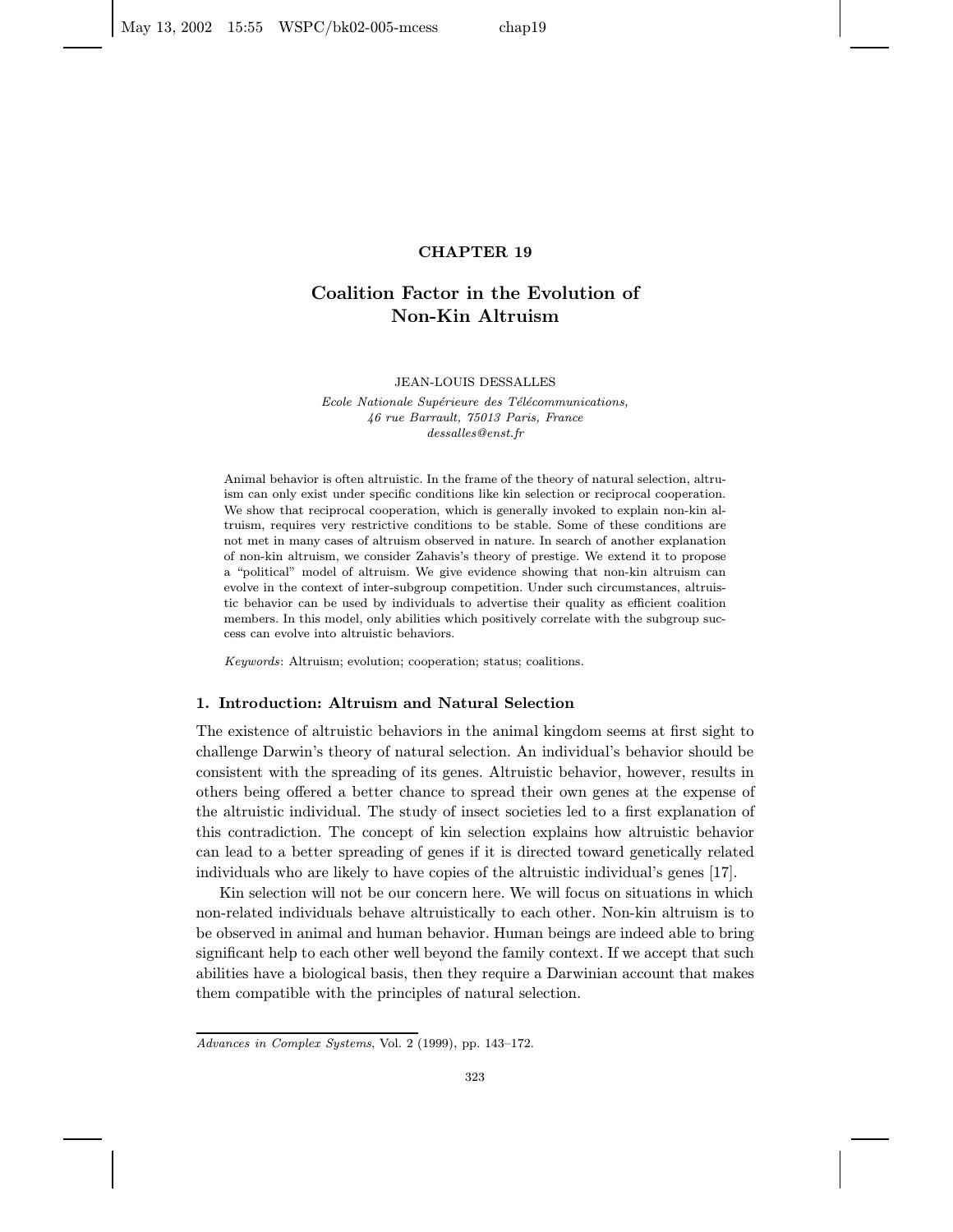There has been much debate on how to know whether non-kin altruism could be explained in terms of group selection or of "preservatio" of species [25, 26]. Such explanations must avoid an obvious flaw: within the group, both altruistic and nonaltruistic individuals benefit from collective advantages induced by altruistic acts. Altruistic behavior, as soon as it involves a cost, should thus disappear in the process of within-group selection. As a consequence, genuine group selection of altruistic traits can only exist in very specific situations in which (1) individual success is strongly related to intergroup competition and (2) the variability of reproductive success within the group is relatively small [7, 18]. Unfortunately, non-kin altruism can be found in cases where these requirements are not met, especially in the case of human evolution [22].

We are traditionally left with one single explanation of such non-kin altruistic behavior. It would be based on reciprocation [24]. The basic idea is that since it is often profitable for two individuals to cooperate, what appears as altruism is in fact one half of a cooperative transaction. If A gives  $G_1$  to B and bears the cost  $C_1$ , the behavior seems altruistic, but if B spends  $C_2$  to return  $G_2$  to A, both participants benefit from the transaction as soon as  $G_2 - C_1 > 0$  and  $G_1 - C_2 > 0$ . The main problem with cooperative behavior, however, is that it is sensitive to defection. Since  $A$  and  $B$ 's acts are most often not simultaneous,  $B$ may be tempted not to reciprocate in order to gain  $G_1$  in full, which causes A not to get  $G_2$ . Cooperative behavior can only evolve together with a cheating detection device that allows cooperative individuals to check the partner's willingness to play the game according to the rules.

Amotz Zahavi recently proposed a new explanation of some form of altruistic behavior [29, 30]. His field observations, while supporting reciprocal altruism at first sight, reveal facts that are incompatible with it. For instance babblers, a species of small birds, show strange behaviors: they literally compete to be altruistic. According to Zahavi, altruistic individuals are rewarded by gaining "prestige."

In this paper, we compare these two alternative explanations of non-kin altruism: reciprocal cooperation and Zahavi's theory of prestige. We designed models of both phenomena so that they could be easily compared on a theoretical basis and through computer simulations. In Sec. 2, we show that reciprocal altruism can be evolutionary stable and may create a selection pressure towards cooperation, but that very specific conditions are required for this to happen. Since such requirements are very restrictive, we consider Zahavi's model as an alternative in Sec. 3. We show, by means of computer simulations, that a straightforward implementation of Zahavi's theory of prestige cannot account for the evolution of altruism among non-related individuals. In Sec. 4, we show how the introduction of a coalition factor in Zahavi's model leads to a sound scenario of the evolution of non-kin altruism. We will develop what we call a "political" model of altruism, in which the role of altruistic behavior is to advertise an ability which is useful in inter-coalition competition.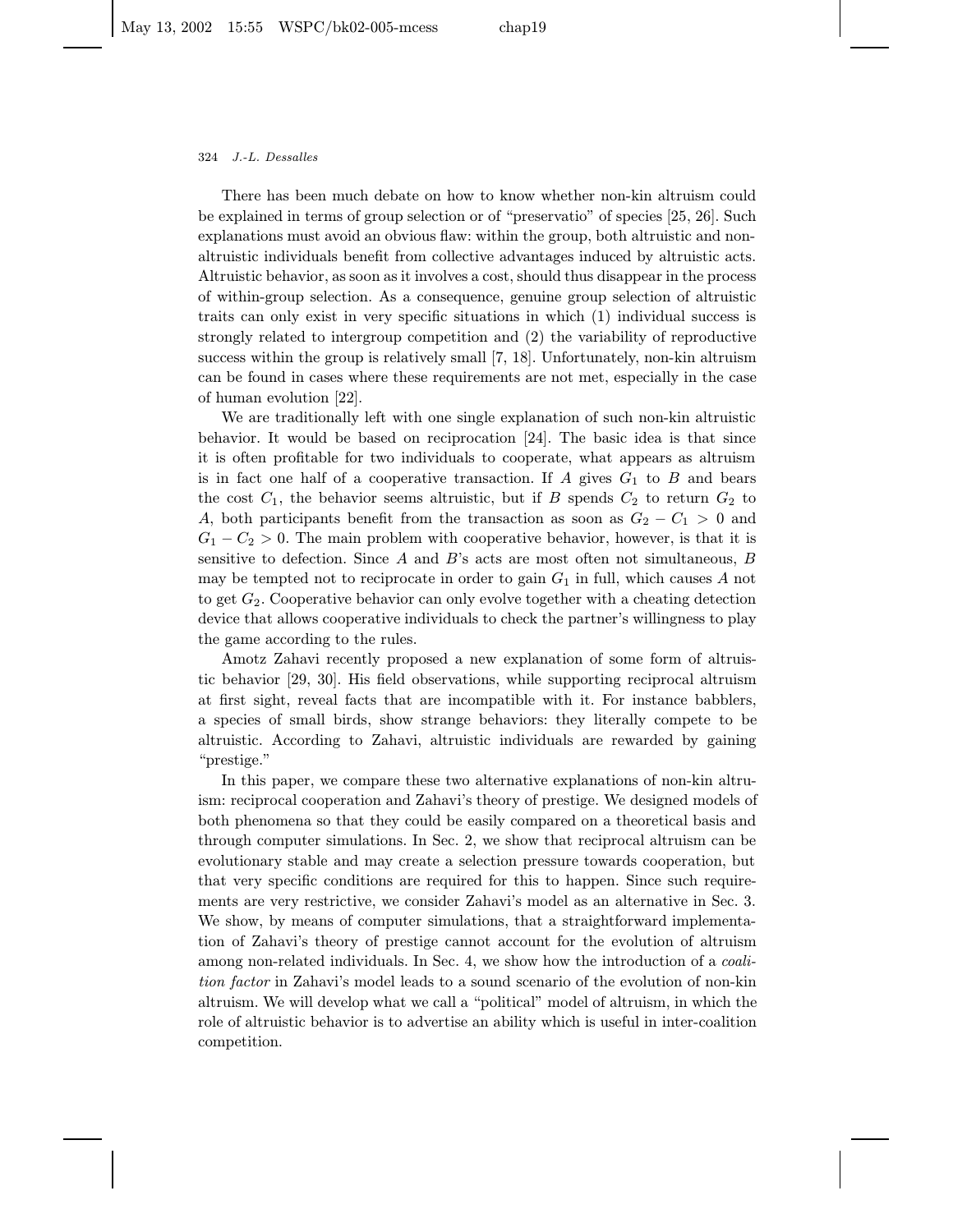## 2. Altruism as Cooperation

Biological altruism is a complex issue. Living beings are involved in ecological contexts which include other individuals of the same species and of different species. Many random events of various importance perturb inter-individual interactions and modify their consequences. Altruistic behaviors themselves are never simple: they are performed under specific conditions and may take various forms when analyzed in sufficient detail. However, any sound understanding of the genetic mechanisms that allow altruism to exist in nature requires that we make drastic simplifications. The computational models described in this paper implement versions of altruism which may appear as simplistic from a biological perspective. Nevertheless, they prove useful to isolate relevant determinants of altruism. Moreover, they put constraints on what biological accounts can be: they cannot include mechanisms that are proven unsound by computer simulations.

## 2.1. The evolution of cooperation

Determining the exact conditions that make cooperation possible is a crucial issue, both in social sciences like economics and in evolutionary biology. It has been the object of an extended literature. The problem for an agent of choosing between being cooperative or uncooperative crucially depends on others' strategies. The stability of strategies in the long term is thus problematic [1, 2]. Most models designed for the study of cooperation strategies are based on an iterated version of the prisoner's dilemma (IPD). Individuals are randomly or systematically chosen to play a cooperative two-part game, in which both partners decide to be either cooperative or uncooperative. Individuals are supposed to be cognitive agents, endowed with enough memory to keep track of their previous encounters with specific individuals. This allows complex strategies to develop in a multi-agent context. However, simple strategies like the classical  $tit-for-tat$  (TFT) were shown to be quite successful in the long run in the absence of noise [2].

TFT is not systematically cooperative. Its first move with an unknown partner is cooperative, but then TFT adopts the same attitude as its opponent's last move. TFT can thus be very unfriendly toward uncooperative opponents. When noise is present, i.e. when moves can be misunderstood, several TFTs can be uncooperative to each other. In such an unpredictable environment, without further restriction, cooperation does not emerge. Many attempts have been made to find specific contexts in which cooperation appears and remains stable. One of them is to put agents in a space in such a way that neighbors are more likely to interact. In such situations, defecting strategies may prove to be less successful than cooperative ones [2, p. 158, 12, 21].

Classical implementations of IPD have three characteristics: (i) agents merely accumulate points, until the tournament is over; (ii) pairs of players in each iteration are randomly chosen; (iii) the behavior of each agent is adapted to its opponent's past behavior. However, this standard approach to the study of cooperation is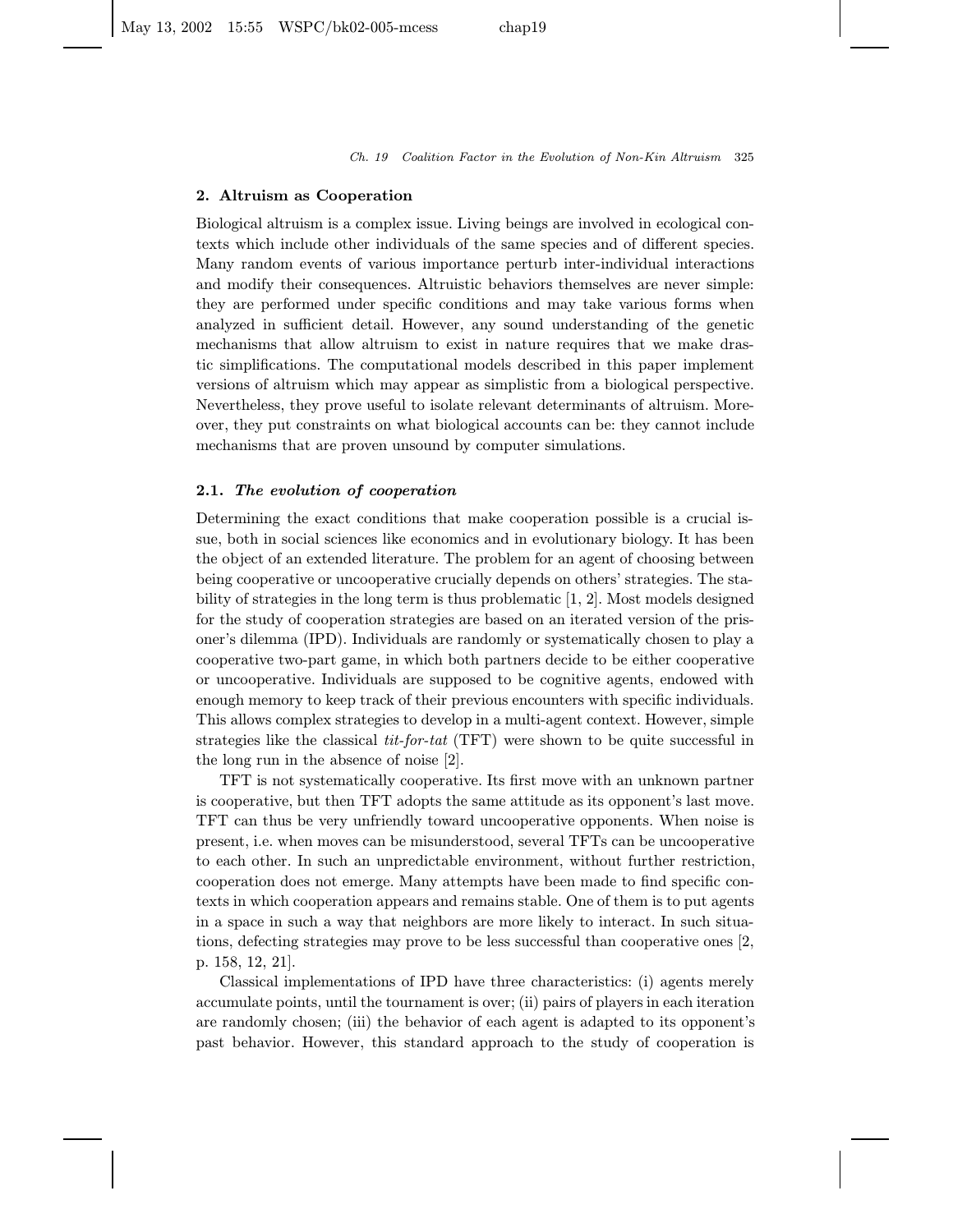not universal. Some models are more biologically inspired than (i) and make use of genetic algorithms: strategies reproduce or die according to their success. This allows us to use simulation to understand biological cooperative behaviors [19]. Some studies depart from (ii) by distinguishing an "assortative" phase, during which partners choose each other, from the cooperative game itself [4, 10]. In most models, the probability that partners separate does not depend on their cooperation. In Ref. 23, however, individuals may break unprofitable partnerships. Property (iii) seems to be essential. However, it presupposes that agents are sophisticated enough to keep track of past encounters with specific individuals and to make non-trivial computations before making their decision, using concepts like reward, deception and retaliation. Some studies of IPD (e.g. Refs. 12 and 23 consider only simple and systematic strategies like "always defect" and TFT. The problem is then to find conditions that allow TFT to survive or to invade the population. Some studies (e.g. Ref. 13) consider simple strategies, but these strategies depend on gradual parameters.

Our purpose in this paper is not to study cooperation per se, but to investigate the conditions under which it can emerge and remain evolutionary stable. Our own model thus departs from properties (i)–(iii): we adopt a genetic algorithm implementation, partners choose each other up to some point, and only basic cooperation is available to them. We opted for radical versions of these three options. Our implementation of genetic algorithms is biologically inspired: the population is structured in groups, mating and interactions take place within the group, individuals are generated through conventional crossover between the binary genomes of their parents, they are characterized by their age, their vitality, and they may undergo random accidents. Partnership is flexible: agents may leave their usual partner if they meet a more responsive individual. Lastly, cooperative strategies are simpler than in most implementations. All agents have basically the same behavior: they offer vitality points to the partner, at their own expense, and the partner responds by giving a fraction of these points in return, at its own expense too. Thus the initiator controls the stake, while the respondent controls the cooperation. These behaviors are stereotyped, but gradual. Bids and responses are controlled by genetic coefficients which may take various values (typically 256). Our aim is not only to check whether cooperation is evolutionary stable, it is also to determine which cooperation level does emerge. The gradual set of strategies serves the latter purpose.

Since individual strategies are genetically determined in our simulation, agents cannot adopt even simple strategies like TFT, since they cannot change their investment when the partner is unresponsive. However, as soon as they are involved in a more profitable interaction, they may break partnership and designate the new individual as their preferred partner. In classical implementations, strategies are flexible, while partnership is either random or fixed. Our model is characterized by fixed strategies and flexible partnership. The main reason for making these choices is simplicity: complex cooperative strategies are unlikely to evolve from scratch. There must be some simple precursors which play a scaffolding role. These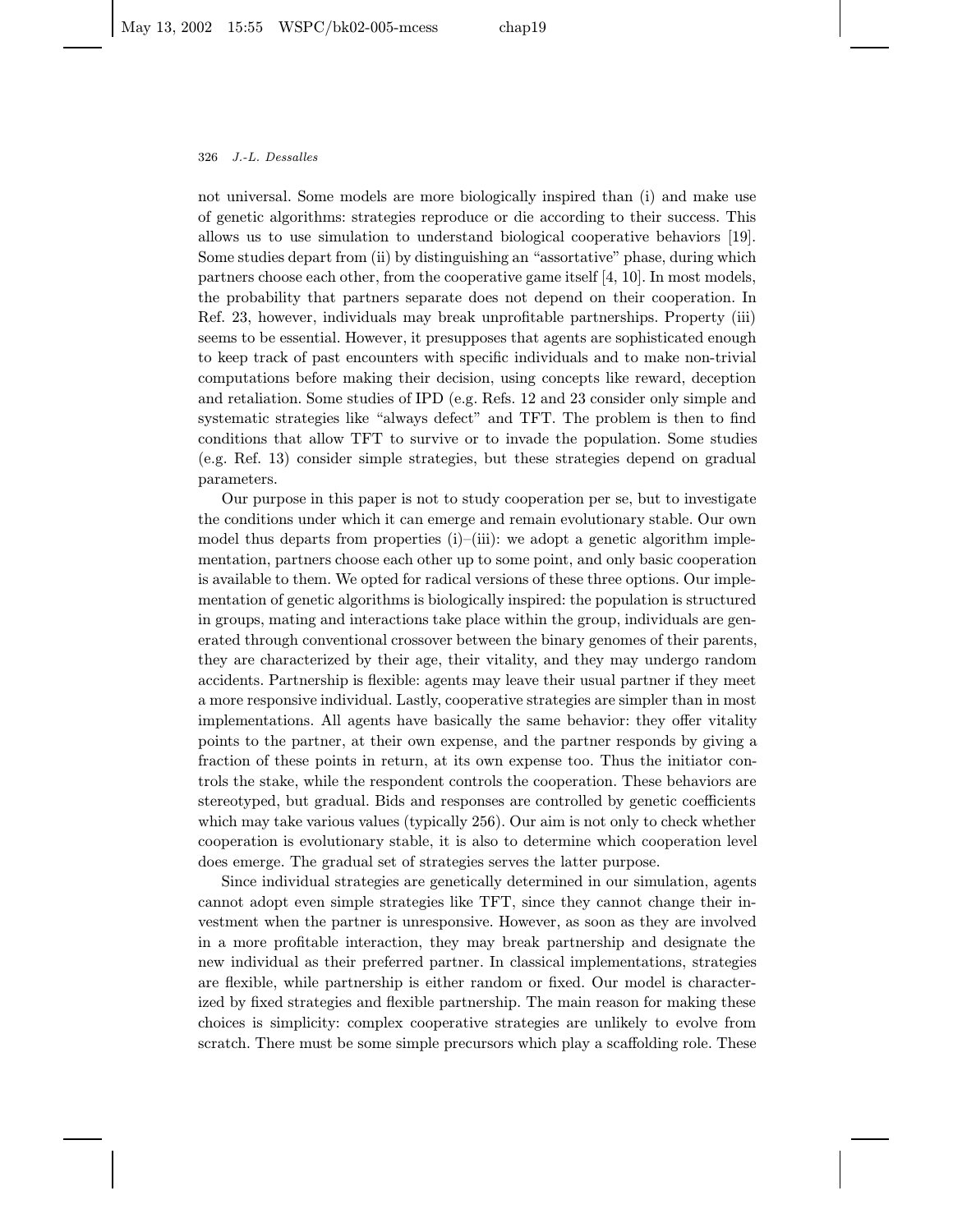precursors must be proven evolutionary stable for more complex strategies to be imaginable.

## 2.2. A genetic model of cooperation

The characteristics of our model, which are detailed below, require minimal cognitive abilities:

- Interactions: Each agent initiates several interactions each "year," with individuals of the same group. The partner returns a fraction (possibly bigger than one) of the amount received. All agents in turn play the first part with some partners. Cooperation, i.e. the amount returned by the second player, is proportional to the initial gift of the first player. Costs supported by both players are also gradual, proportional to what they give.
- Individuals: Agents' strategies are genetically fixed. A fixed number of bits (from 2 to 32) is devoted to the definition of two characteristic parameters: (1) a coefficient  $g_1$  affecting the amount of "life points" given by the agent when playing first; (2) a coefficient  $g_2$  determining the cooperative attitude when the agent is in a situation of playing the second move. When an agent A gives  $Gg_{1A}n$  to B, it receives  $Rg_{2B}g_{1A}n$  in return. G and R are constants, and n is a noise modulation. Since  $g_1$  and  $g_2$  are coded with several bits (in all simulations presented here, we used the conventional binary code for integers), both strategies are gradual, i.e. there is a spectrum of different possible strategies in the population. Agents reproduce as usual in genetic algorithms [7, 14], so that an offspring's strategy is a hybrid resulting from a crossover between the genomes defining its parents' strategies.
- Groups: The population is structured in semi-permeable groups. Games are played within groups. Reproduction also takes place between members of the same group. Each "year," a fixed proportion of the population migrates, moving randomly to other groups. Groups have a maximal size, beyond which they split. This structuring in groups allows us to study the evolution of local cooperation.
- Partnership: Individuals have limited bookkeeping capabilities: they remember a characteristic of the most cooperative agent previously encountered during the "year." This characteristic is a four digit label, randomly assigned to individuals at birth (there are thus potentially  $10<sup>4</sup>$  different labels). For each cooperative game, candidates for playing the partner role are randomly chosen within the group until the memorized characteristic is recognized or until the procedure stops. If the group is small enough, there is thus a good probability that the preferred partner will be selected. The selection procedure is however quite noisy: with some probability, it may be prematurely stopped, thus offering an unexpected partner.

This model implements a gradual version of cooperation. The question is now whether such a system evolves toward cooperation, and what level this cooperation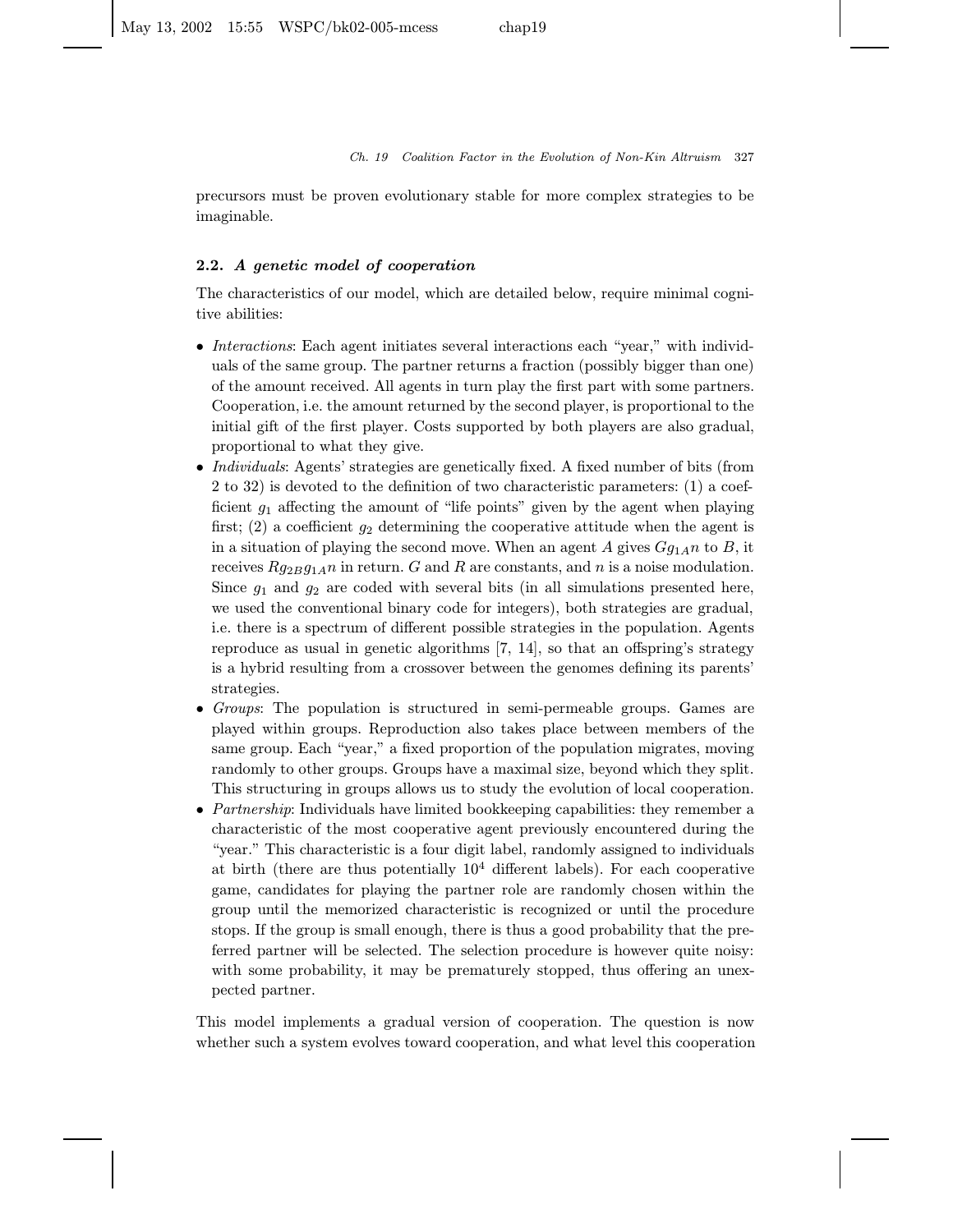may reach. One can determine actual profits made by agents when playing the first or the second move (here  $q_1$  is relative to the first individual and  $q_2$  to the second one):

$$
\begin{aligned}\n\text{Initiator's profit:} \qquad & g_1 n (Rg_2 - C_1), \\
\text{Respondent's profit:} \qquad & g_1 n (G - C_2 g_2),\n\end{aligned}
$$

with

G: coefficient for the computation of the initial gift (in "life points") (constant) R: coefficient for the computation of the reward (constant)

 $q_1$ : coefficient, between 0 and 1, affecting the initial gift (genetically determined)

 $g_2$ : coefficient, between 0 and 1, affecting the reward (genetically determined)

- $C_1$ : coefficient for the computation of the initiator's cost (constant)
- $C_2$ : coefficient for the computation of the respondent's cost (constant)

n: noise modulation (mean 1).

Average profits are easy to compute in an unstructured population, where individuals have a small probability of finding their "preferred" partner. There is no correlation between  $g_1$  and  $g_2$  in the preceding expressions, since they concern different individuals. Expected profits are:

$$
Initiator's expected profit: \t Ng1(Rg2m - C1), \t (2.1)
$$

Respondent's expected profit: 
$$
NPg_{1m}(G - C_2g_2)s
$$
, (2.2)

where  $g_{1m}$  and  $g_{2m}$  stand for the average value of  $g_1$  and  $g_2$  in the population. Rigorously, the individual considered is not included in the computation of the mean. When necessary, we will indicate this by inserting primes:  $g'_{1m}$  and  $g'_{2m}$ . N is the number of interactions initiated by one individual each year. s is the probability of an individual being chosen as partner, and  $P$  is the group size.  $NPs$  is the expected number of interactions where a given individual plays the respondent's role. In a large group,  $s = 1/P$ , since the partner choice is nearly random. We see that under such circumstances,  $g_2$  will evolve to be as small as possible, since small  $g_2$  make bigger profits. As a consequence,  $g_1$  will tend to be small too, in order to minimize the first player's loss. Cooperation does not exist there.

Things are different when interactions take place within groups and when first players are offered the possibility of remembering their best partner. If we take this notion of preferred partner into account, the probability for a given agent of being selected as respondent in an interaction is no longer a constant s. Each initiator, through its encounters, realizes a limited sampling of the group, remembering the best value of  $g_2n$ . The probability for a given individual to be chosen as favorite partner depends on the rank of its own  $g_2$  in the  $g_2n$ -distribution. Applying Markov's inequality, the probability that another individual characterized by  $g_2$  is preferred can be majored:  $\text{Prob}(g'_2 n' > g_2 n) = \text{Prob}(g'_2 n'/n > g_2) \leq g'_{2m}/g_2$ . We see that when  $g_2/g'_{2m}$  is high enough, the individual is likely to be selected. Under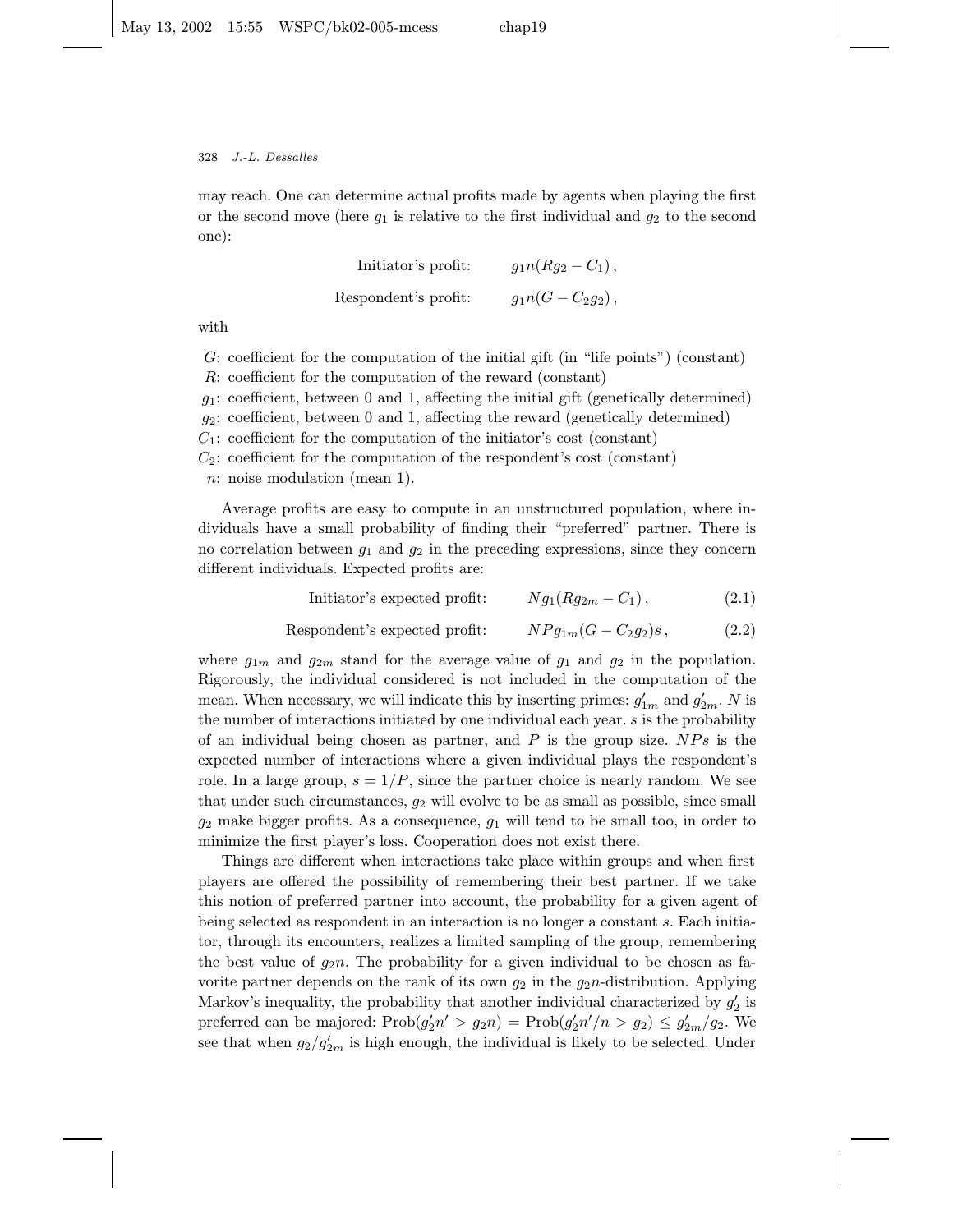certain restrictive assumptions, the probability of being selected can be approximated as a function of  $g_2/g'_{2m}$ . If  $F(g_2)$  is the cumulative distribution of probability of  $g_2n$ , then  $1 - F(g_2)$  gives the probability of picking an individual which is more responsive than an individual endowed with  $g_2$ . The precise form of  $F$  depends on experimental settings. Thanks to the presence of the noise  $n$ , however, we expect  $F$ to be a spread out (increasing) function, typically an elongated sigmoid. A rough linear approximation of F would give  $F(q_2) \sim q_2/(2q_{2m})$ , where the average  $q_{2m}$ is taken as the median:  $F(g_{2m})=1/2$ . For the sake of simplicity, we will consider accordingly that the probability of being respondent, which depends on  $g_2$  through F, can be written as a function  $s(g_2/g_{2m})$  of the relative value of  $g_2$ . As we will see, this approximation will not affect the qualitative reasoning that follows. The expected profits are now biased by the fact that initiators may discriminate their favorite partner:

Initiator's expected profit: 
$$
Ng_1(pRg_{2M} + (1-p)Rg_{2m} - C_1), \quad (2.3)
$$

Respondent's expected profit: 
$$
NPg_{1m}(G - C_2g_2)s\left(\frac{g_2}{g'_{2m}}\right)
$$
, (2.4)

where  $p$  is the probability of an initiator finding its favorite partner. The procedure which consists in remembering a good partner and in trying to find it again in subsequent games retains individuals characterized by an average cooperation coefficient  $g_{2M}$ . This allows initiators to make a positive profit, since  $g_{2M}$  may be sufficiently large to compensate for  $C_1$ . The expected profit of respondents depends on the expected number of times they are selected as partner. This expected number is given by  $NPs(g_2/g'_{2m})$ .

Respondents are thus involved in a "commercial" game. With a low  $g_2$ , they make a bigger profit, but fewer individuals hire their services, whereas with a high  $q_2$ , they have better chances of being selected, though their profit may reach a minimum. There is thus a situation of competition, and we expect  $g_2$  to attain significant values. Things are not that simple, however. When groups are not too small, there is still a probability of being chosen by mere chance. When  $g'_{2m}$  is large, the low  $g_2$  strategy becomes preferable, since it is too costly to be above  $g'_{2m}$ . As we will see, this can lead to oscillatory regimes, where  $g_{1m}$  and  $g_{2m}$  values fluctuate widely.

## 2.3. Evolutionary stability of cooperation

In order to determine the evolutionary stability of cooperation in our model, let us suppose that the system is able to reach a stable state in which  $g_{1m} = g_1^*$ and  $g_{2m} = g_2^*$ . We must verify that these values maximize both (2.3) and (2.4). Expression (2.3) is linear in  $g_1$ , or almost linear if we consider that  $g_1$  alone may have a slight influence on  $g_{2m}$ . In any case, maximum values are obtained for  $g_1^* = g_{1\,\text{max}}$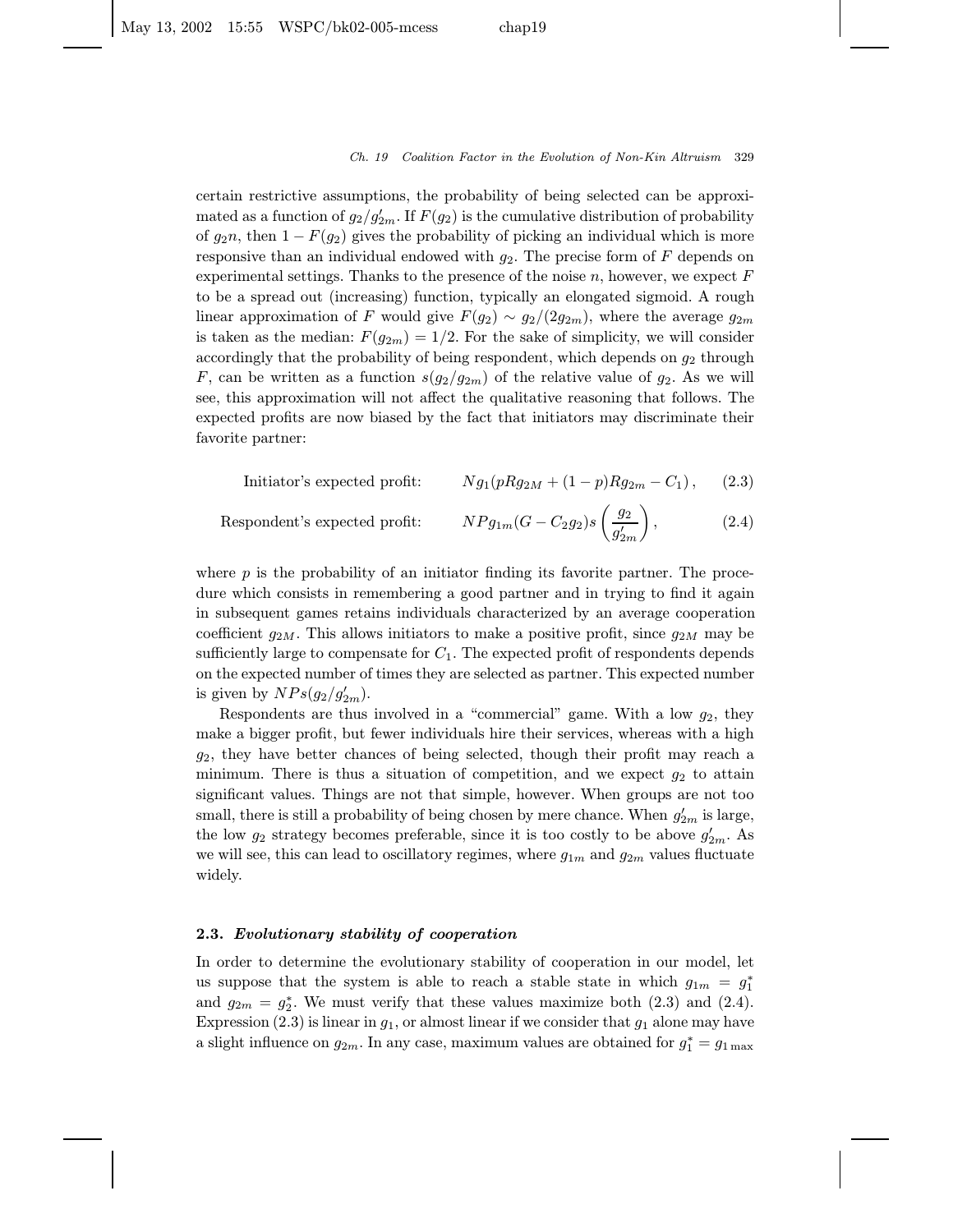or  $g_1^* = 0$ , depending on the sign of the expression. The derivative of  $(2.4)$  is

$$
NPg_{1m}\left[\frac{-C_{2}s(g_{2}/g_{2m}')+(G-C_{2}g_{2})s'(g_{2}/g_{2m}')}{g_{2m}'}\right] + NP\frac{\partial g_{1m}}{\partial g_{2}}(G-C_{2}g_{2})s\left(\frac{g_{2}}{g_{2m}'}\right).
$$

At equilibrium, we expect  $g_{1m}$  to stick to an extremal value of  $g_1$ , either 0 or  $g_{1\,\text{max}}$ , and thus we expect  $g_2$  to have little influence on it. We will thus neglect the third term in the preceding expression. A stable state requires the expression in square brackets to be zero. Its first term is negative; the second one must thus counterbalance it. In the model,  $s'(g_2/g'_{2m})$  is always positive (if  $g_2$  increases, its bearer is more likely to be "appreciated" as partner). Its precise value depends on the scenario chosen for the selection of partners. The point is that whatever this (positive) value is, there is always a value of  $g'_{2m}$  which is small enough to give the second term the required value. To put it differently, a small absolute change in  $g_2$ is, relatively to  $g'_{2m}$  either negligible or noticeable, depending on the value of  $g'_{2m}$ . When  $g'_{2m}$  is small enough, the global derivative can be positive: a small increase of  $g_2$  significantly augments the probability of being selected while producing a low additional cost. We can thus conclude that  $g_{2m}$  never drops down to zero, and reaches an equilibrium  $g_2^*$ . Notice that if F is sigmoid, our linear approximation of  $F(g_2)$  underestimates  $F'(g'_{2m})$ , and thus when  $g_2$  is close to  $g'_{2m}$ , the derivative  $s'(g_2/g'_{2m})/g'_{2m}$  underestimates the derivative of the probability of being selected, which depends on  $g_2$  through F (all derivatives are positive). Our approximation has no influence on the conclusion that  $g_{2m}$  stabilizes on a non-zero value  $g_2^*$ .

We can compute the value of  $g_2^*$ . At equilibrium,  $g_2 = g_2^* = g_{2m}'$ . The expression in square brackets is zero, which gives:

$$
g_2^* = \frac{G}{C_2(1+s(1)/s'(1))}.
$$
\n(2.5)

At equilibrium, expression (2.3) becomes  $Ng_1^*(Rg_2^*-C_1)$ . This leads us to consider three cases.

Case 1. Stable cooperation.

When  $g_2^*$  is significantly higher than  $C_1/R$ , then (2.3) is positive and  $g_1^* = g_1$  max. The pair  $(g_{1\max}, g_2^*)$  defines an evolutionary stable strategy. Such a situation is made possible when:

$$
\frac{GR}{C_1C_2} > \left(1 + \frac{s(1)}{s'(1)}\right). \tag{2.6}
$$

This means that G and R have to be high and  $C_1$  and  $C_2$  low. Stable cooperation also requires that  $s'(1)$  have a significant value. This means that  $g_2$  must have a definite influence on the probability of being selected as partner. The initiators' discriminative choice, which is possible when groups are not too large, is thus an essential part of the scenario.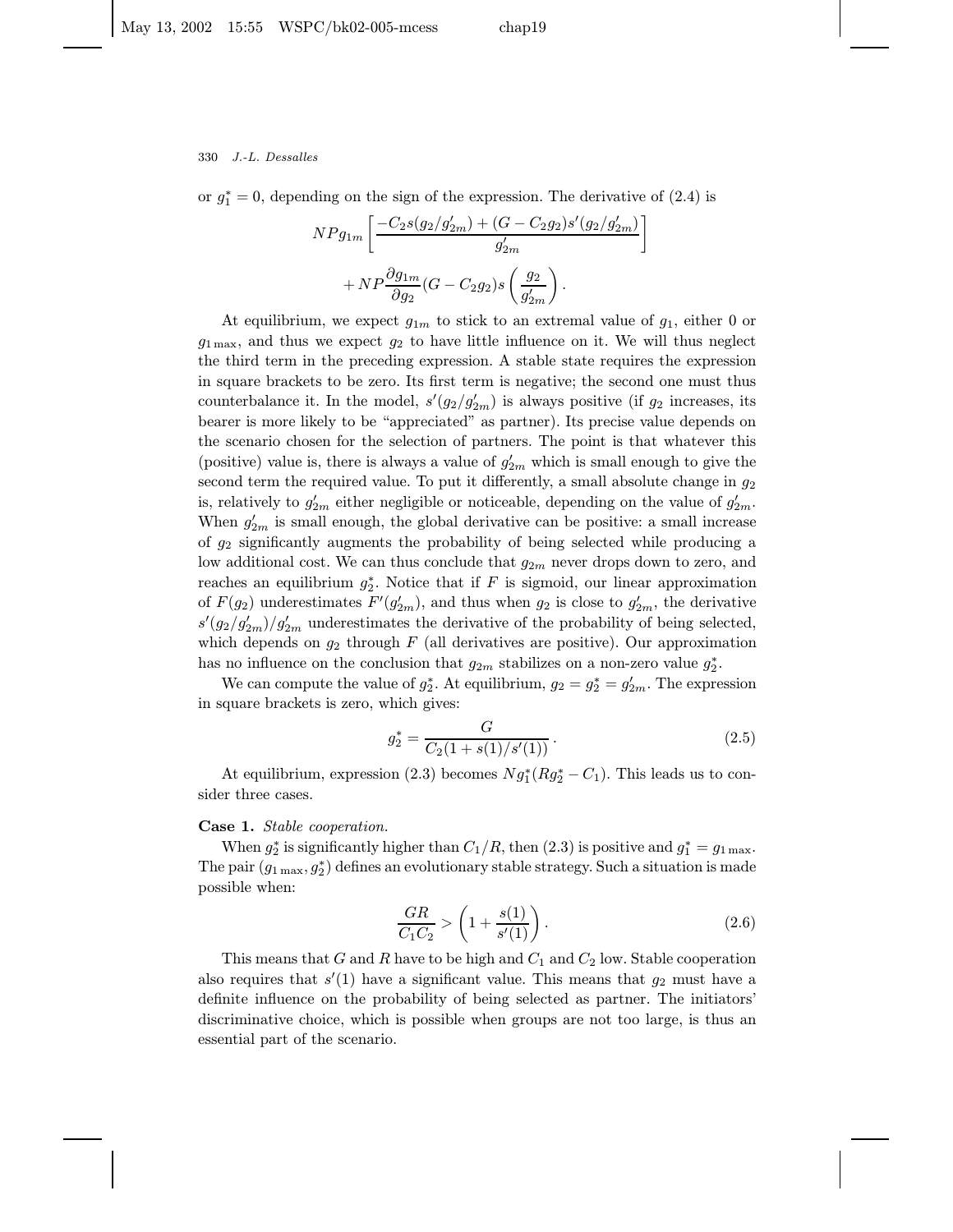## Case 2. No cooperation.

When these conditions are not met so that  $g_2^*$  is significantly lower than  $C_1/R, g_1^*$ is zero and  $g_{1m}$  drops down to zero. The computation of  $g_2^*$  is no longer meaningful when  $g_{1m} = 0$ . We see from (2.4) that  $g_2$  becomes neutral. There is no possible cooperation in this case.

### Case 3. Unstable cooperation.

There is a range of parameter values for which  $g_2^*$  is of the same order of magnitude as  $C_1/R$ . Interesting phenomena occur there. In experimental settings, there is a wide uncertainty about  $s(1)/s'(1)$ . Both  $s(1)$  and  $s'(1)$  indeed crucially depend on random events associated with the selection of partners. In groups of intermediate size, the hazards of individual encounters, when cumulated, deviate from the theoretical average. These fluctuations have a significant influence on local values of  $g_2^*$ . Whenever the fluctuations of  $g_2^*$  change the sign of  $g_1^*(Rg_2^*-C_1)$ ,  $g_1^*$  switches from  $g_{1\,\text{max}}$  to 0. This has a decisive influence on  $g_{1m}$  which oscillate to follow these switches. The system thus dramatically amplifies random fluctuations of  $g_2^*$ . Also, when  $g_2^*$  is close to  $C_1/R$ , individual values of  $g_2$  have a definite influence on  $g_{1m}$ . This creates an additional cause for  $g_2^*$  to fluctuate, since the third term in the derivative of (2.4) can no longer be neglected. For all these reasons, uncertainty about s and s' maintains wide oscillations of  $g_{1m}$  and  $g_{2m}$ .

Computer simulations confirm this analysis. In Fig. 1(a), we are in a situation where  $C_1$  is small while R is significant.  $g_{1m}$  reaches maximal values, while  $g_{2m}$ stabilizes. In the situation of Fig. 1(b), the population consists of one single group of several hundreds of individuals. In such a large group, the probability of finding the preferred partner is small. The influence of  $g_2$  on the probability of being selected (measured by  $s'(1)$ ) is consequently very small. The theoretical value of  $g_2^*$  is thus small too. We are in Case 2, and Fig. 1(b) confirms that there is no cooperation in such a situation:  $g_{1m}$  does not reach significant values. Figure 1(c) illustrates the intermediate situation of Case 3. Groups are of average size as in  $(a)$ , but the cost  $C_1$ has an intermediary value. Both  $g_{1m}$  and  $g_{2m}$  widely oscillate in parallel. Figure 1(d) summarizes these results. The plot shows the average of  $g_{1m}$  over generations for several simulations with the same settings as in (a), but with different values for  $C_1$ . The three parts of the plot correspond to Cases 1, 3, and 2 respectively. In the middle area, the dispersion of values illustrates the fact that the time average of  $g_{1m}$  is affected by the oscillatory regime shown in (c).

An important feature of these simulations is that the migration rate between groups is kept significant, typically over 10%, which means that more than 10% of the individuals are randomly sent to another group at the end of each "year." The population is structured in groups in order to study spatial effects on the evolution of cooperation. Reproduction is supposed to take place in these groups too. If the migration rate between groups is low (typically 5% or less), what we observe is a kin selection effect, since individuals are likely to play cooperative games with their offspring, brothers or cousins. Genetic correlation in small groups may explain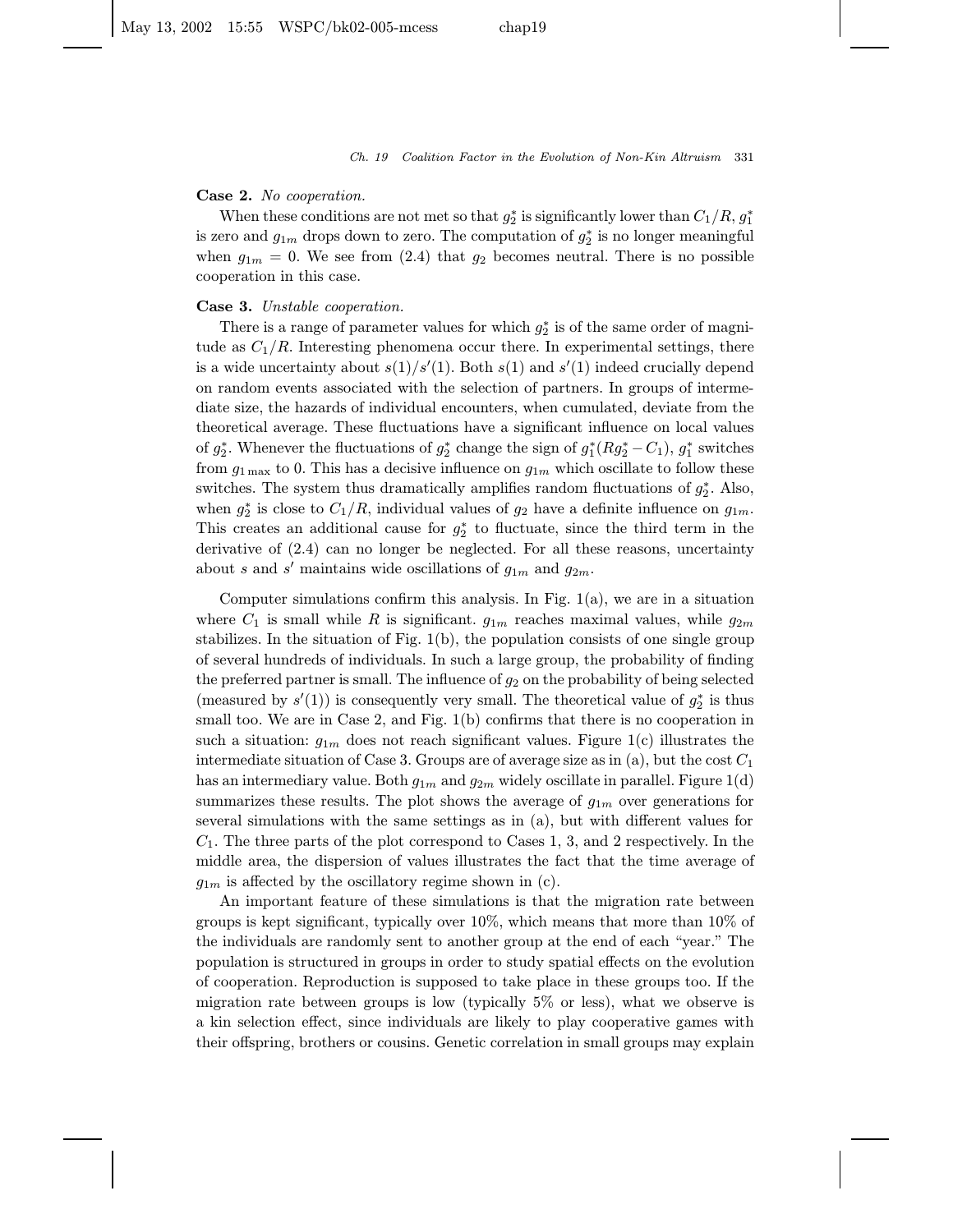

Fig. 1. (a) Typical evolution of cooperation in a population of 800 individuals structured in groups of 50 individuals when cost coefficients are small, showing  $g_{1m}$ ,  $g_{2m}$  and their standard deviations across the population; (b) same evolution in a single group of 800 individuals; (c) same evolution as in (a), with intermediary value for  $C_1$ ; (d) time average values of  $g_{1m}$  in experiments like (a) for several values of  $C_1$ .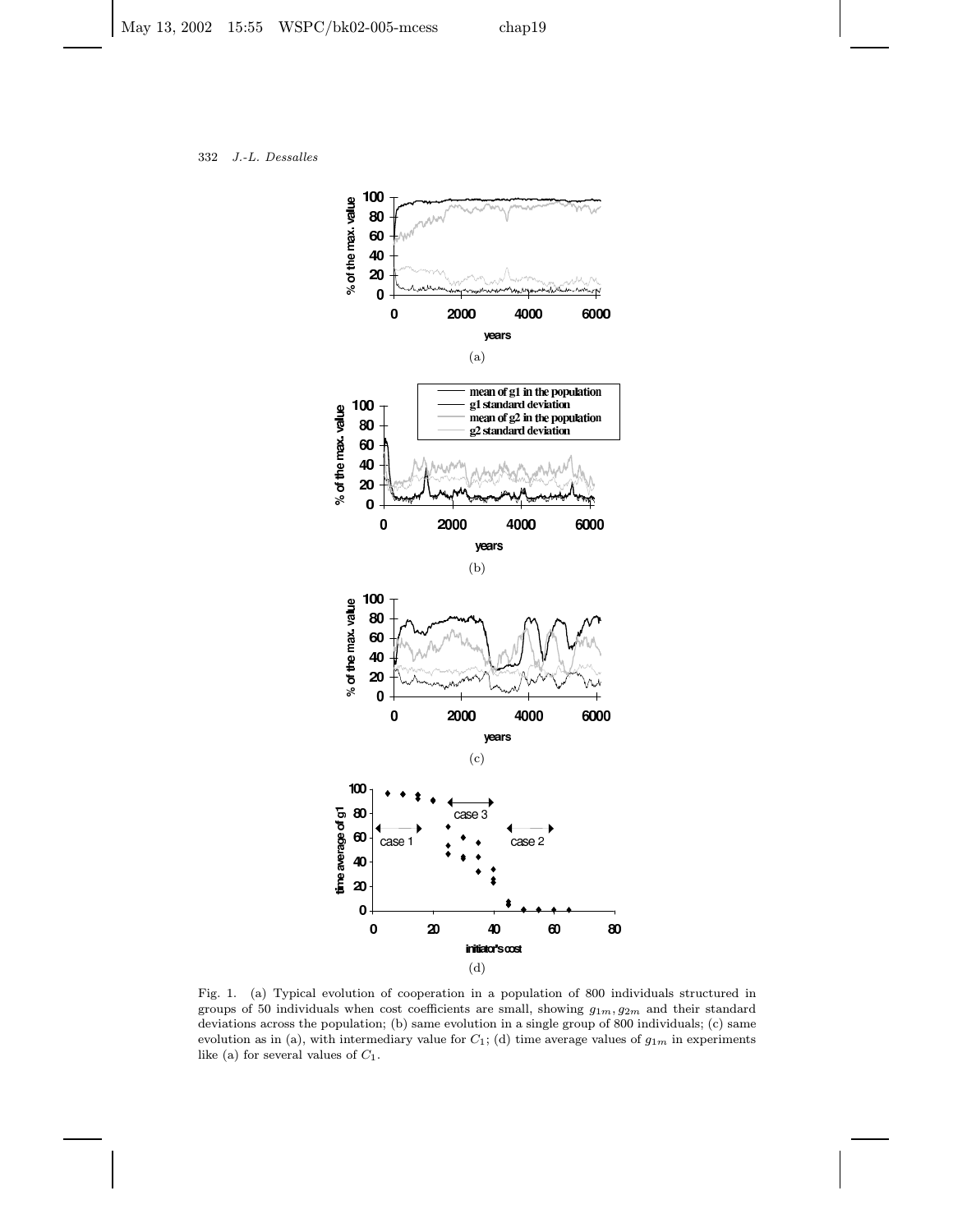

Ch. 19 Coalition Factor in the Evolution of Non-Kin Altruism 333

Fig. 2. Evolution of cooperation in groups of ten individuals for a 5% (a) and a 30% (b) migration rate  $(C_1$  is given a significant value to avoid the convergence observed in Fig. 1(a)).

many cases of evolutionary stable cooperation observed in structured populations [12, 20, 21]. Figure 2 shows the effect of the migration rate on cooperation. In Fig. 2(a), 5% of the population change group randomly each "year." An increase of this migration factor is sufficient to destabilize cooperation, as shown in Fig. 2(b). In order to avoid mixing the effects of kin-selection and cooperation, we performed all simulations with high migration rates. The results illustrated in Fig. 1 are thus genuine cooperation effects.

## 2.4. Conditions of cooperation

Many studies of cooperation are concerned with the possibility of reaching equilibria characterized by a certain proportion of cooperative strategies. For instance, Peck [23] shows that TFT may reach a definite proportion of the population when the probability of breaking partnership is allowed to vary in a certain range. However, such studies are not concerned with the dynamics of cooperation. Are theoretical equilibria reliable, or are they subject to important random variations? Ferriere and Michod [12] study dynamic aspects of cooperation, but they focus on transitory phenomena like the spatial expansion of cooperative clusters. The present model allows us to study the evolution of different levels of cooperation over time. It reveals that theoretical equilibria may prove to be of little practical interest because the population's behavior widely fluctuates around them.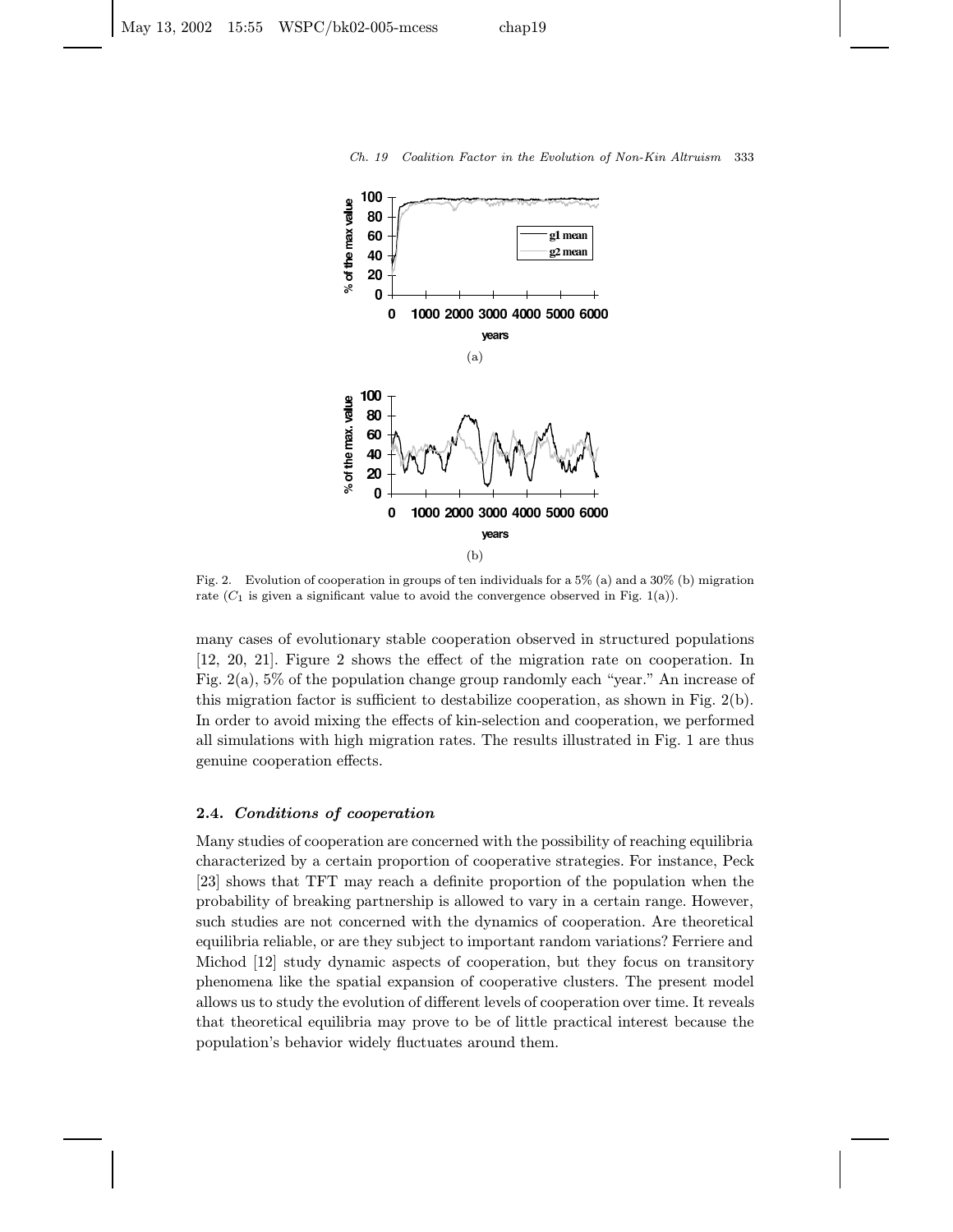The preceding subsection shows that cooperation may be evolutionary stable if some conditions are met. In Case 1, cooperation stabilizes at a level  $g_2^*$  which is sufficient to encourage high investments  $g_1$ . Temptation to cheat is small. If we put expression (2.5) back into (2.4), we obtain the following payoff:

$$
NPg_{1m}G\frac{s(1)}{1+s'(1)/s(1)}.
$$

This is what cooperation provides to optimally responding individuals. This expression should be compared with what uncooperative individuals (carrying  $g_2 =$ 0) would gain:  $NPg_{1m}Gs(0)$ . The presence of  $s'(1)/s(1)$  in the above expression, which decreases the global payoff, is the price paid for having a higher probability, measured by  $s(1)$ , to be chosen. We understand why the level of cooperation at equilibrium is controlled by  $s'(1)$  (see expression  $(2.5)$ ): respondents must sacrifice a portion of their potential gains to increase their probability to be chosen as partner.

Case 1, however, presupposes very favorable conditions with large gift and reward coefficients G and R and low cost coefficients  $C_1$  and  $C_2$  (see expression (2.6)). Moreover, initiators' discernment  $s'(1)$  must be significant. This latter hypothesis is sometimes taken as granted in some models of the evolution of cooperation (e.g. Ref. 4). We should bear in mind, however, that  $s'(1)$  is limited by the random aspects of the partner selection procedure. A key issue is to know whether the situation of Case 1 (highly profitable, low cost cooperation with good partner selection) can represent cases of biological altruism. It presupposes that animals need each other to obtain substantial gains that they are not able to reach alone. Maybe cooperative hunting among chimpanzees [3] can be explained this way. Hunting provides energetic food to all members of the hunting team, and cheating (e.g. taking more than one's share of meat) gives only a small immediate relative profit.

This leads us to a further comment about Case 1. Let us consider the global benefit of the population, as a sum of all individual average profits (we suppose the population in equilibrium):

$$
PNg_{1m}[(Rg_{2m}-C_1)+(G-C_2g_{2m})s(1)P]=PNg_{1m}[(R-C_2)g_{2m}+(G-C_1)]
$$

(at equilibrium,  $s(1) = 1/P$ ). If we replace  $g_{1m}$  and  $g_{2m}$  by their values at equilibrium, we get:

$$
PNg_{1\max}[(R - C_2)g_2^* + (G - C_1)]
$$
  
= 
$$
PNg_{1\max} \left[ \frac{(R - C_2)G}{C_2(1 + s(1)/s'(1))} + (G - C_1) \right]
$$
  
= 
$$
PNg_{1\max} \left[ \left( \frac{GR}{C_1C_2(1 + s(1)/s'(1))} - 1 \right)C_1 + \frac{G}{1 + s'(1)/s(1)} \right]
$$

.

The condition (2.6) insures that both terms of the expression in brackets are positive. This means that individuals are able to generate resources through cooperation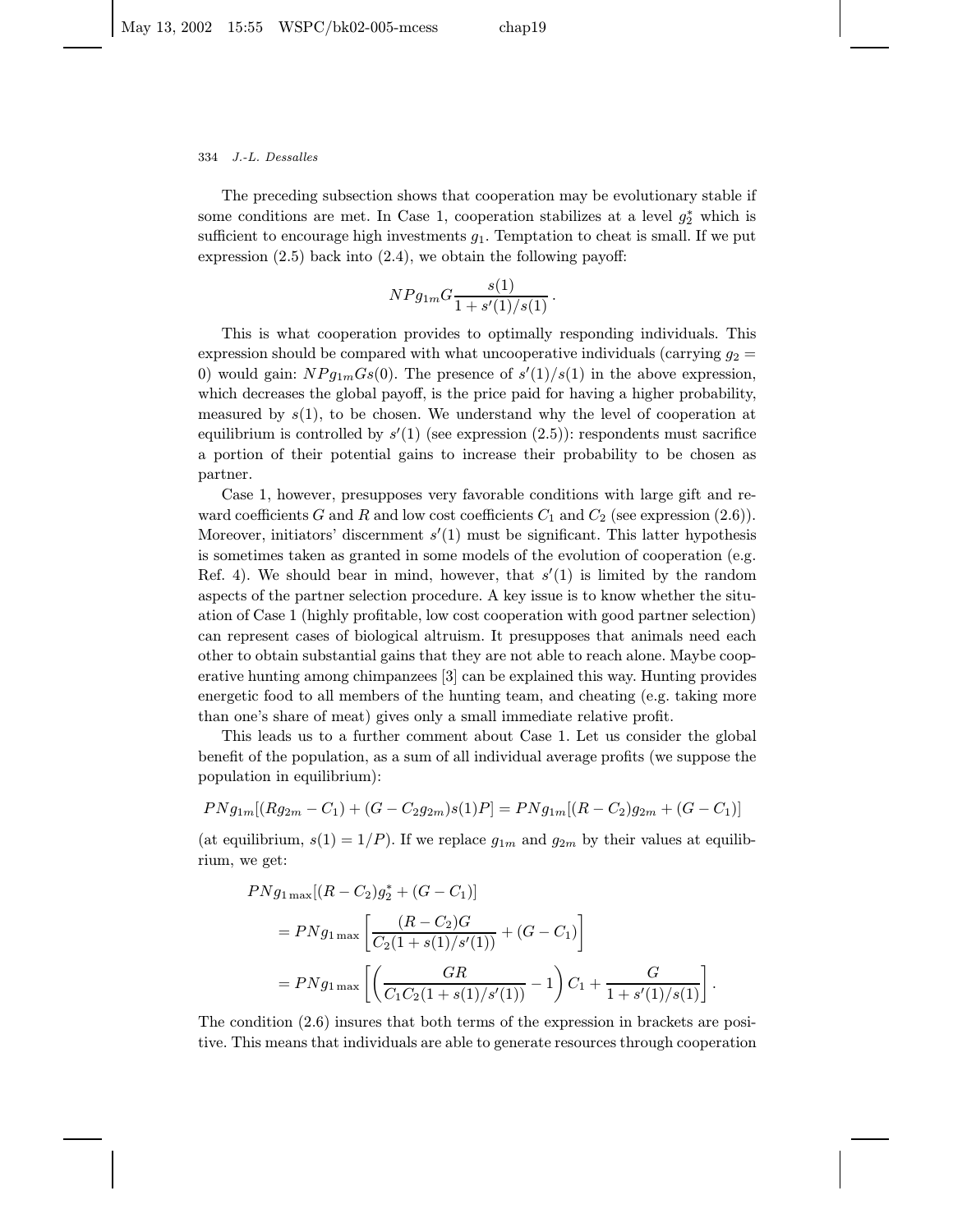that they would not obtain through individual activities. In other words, Case 1 is characterized by the existence of some highly profitable trade between individuals. Such a trade is typically expected between specialized parties who can exchange the product of their activity. We do not expect symmetrical trade between equivalent agents. Moreover, since we are dealing with reciprocal cooperation as an explanation of non-kin altruism, such trade is exposed to cheating, requiring that individuals have enough cognitive abilities to discriminate reliable partners. All these requirements severely limit the range of applicability of Case 1.

If we abandon these restrictions and consider situations in which  $GR/C_1C_2$  is not especially high or that partner selection is not efficient, we enter Case 3. By definition, this situation is expected to have a much broader range of applications. We observed, however, that it leads to important fluctuations in the cooperation level. It is important to grasp the origin of these fluctuations and their consequences on genetic evolution.

At the beginning of each "year," or after an unsatisfactory encounter, initiators engage in random encounters. These risky trials allow them to discover valuable partners. At the same time, it opens the door to free-riders (individuals with low  $g_2$ ) who take advantage of being Chosen by chance without bearing all the costs of cooperation. The intrusion of non-cooperative individuals increases risks for initiators. We thus expect both respondents and initiators to diminish their bids. However, when good cooperators are rare  $(g_{2m} \text{ low})$ , the free-rider strategy is no longer the better strategy. The number of good cooperators increases, offering an opportunity for good initiators to become numerous again. This is why we observe oscillations like those shown in Fig. 1(c). The reason why the free-rider strategy success depends on the value of  $g_{2m}$  is essentially due to the fact that cooperation is only profitable if the hope of being selected more often as partner outweighs the cost of cooperation. This "hope" is measured by  $s(g_2/g'_{2m})$ . If  $g'_{2m}$  is too large, this is not possible. The cross-dependence between  $g_2$  and its average value  $g_{2m}$  creates an oscillatory regime.

We can draw one important conclusion from the analysis of Case 3. In this unstable situation, cooperation leads to no selection pressure. The standard deviations shown in Fig.  $1(c)$  remain significant, showing that several strategies are simultaneously possible. This result is known from other studies [13]. Both the instability of strategies and the coexistence of several of them reveal that there is no selection pressure in such a system. Any evolutionary improvement of a given strategy, consisting in a different investment or in a better selection of partners, is soon obsolete and is forgotten in subsequent generations. In other words, neither complex behavior nor biological disposition devoted to cooperation can be expected to emerge.

The fact that simple strategies do not stabilize does not preclude that more complex strategies could emerge and evolve. However, the theoretical search for such complex stable strategies is still unsuccessful. Moreover, even if such strategies existed, one would still have to explain how they could suddenly emerge. If they do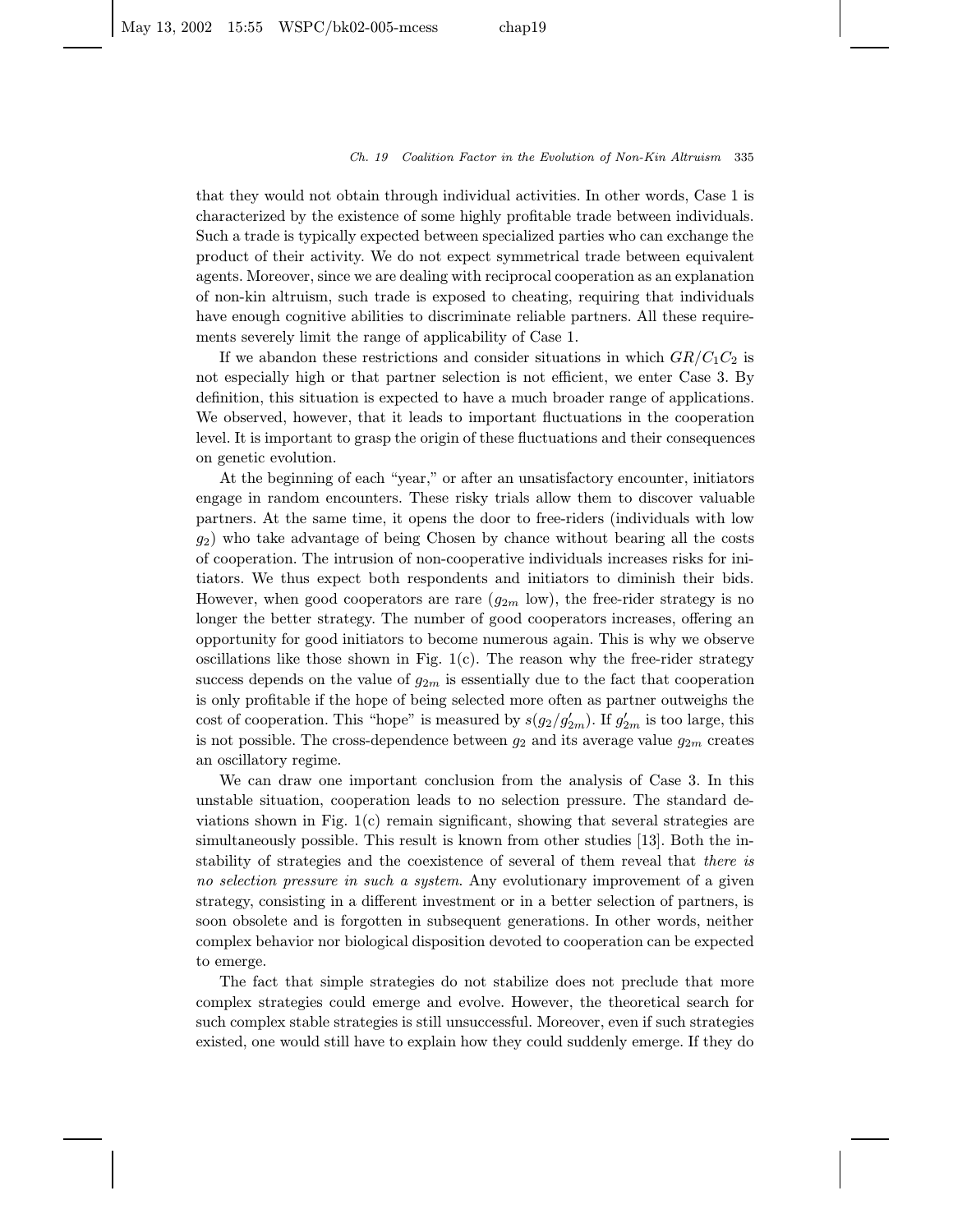not result from an elaboration of simpler and stable cooperative strategies, their hypothetical emergence is very improbable indeed.

## 3. Altruism in the Absence of Cooperation

The preceding development shows that cooperative altruism can only occur under very specific circumstances, in which some highly profitable trade is possible between two individuals. Moreover, the individual who initiates the trade must be able to check the partner's reliability. These restrictive conditions lead Zahavi to suggest that many observed cases of biological altruism between non-related individuals cannot be the result of reciprocal cooperation.

## 3.1. Zahavi's theory of prestige

Field observations by Zahavi are indeed at odds with the theory of cooperation. The most striking example is perhaps when animals are seen literally to compete to be altruistic, while trying to prevent other individuals being altruistic themselves. In some social bird species like babblers, top ranking males make every effort to feed other members of the group; they displace each other to stand as sentinel on top of a tree; when mobbing a raptor, they risk coming closer to it than their mobbing partners [30]. All these acts are disconnected from any possibility of direct reciprocation:

If guarding were based on reciprocity, there would be no point in striving to do more guard duty than others. Even if one asserts that such competition is necessary to ensure that the group is never without a sentinel, one would still have to explain why each bird interrupts the watch of the one nearest to it in rank, rather than attempting to replace younger, more inexperienced babblers [30, p. 135].

We thus need another mechanism to explain how these strange altruistic behaviors could be selected in the phylogenetic past of these species. Zahavi makes the suggestion that in these cases, animals gain prestige and status by behaving altruistically.

A babbler who can stand guard longer than its comrades, give them part of its food, approach a raptor, take the risk of sleeping at the exposed end of the row — and can also prevent others from doing such deeds — proves daily to its comrades its superiority over them. By doing so, that individual increases its prestige and has an easier time exerting control [30, p. 144].

This, indeed, explains why altruistic behavior takes the form of a competition. In a variety of species, high status is a direct or indirect requirement for reproduction, by offering better opportunities to mate, to get more food, to obtain a safer rest place, etc.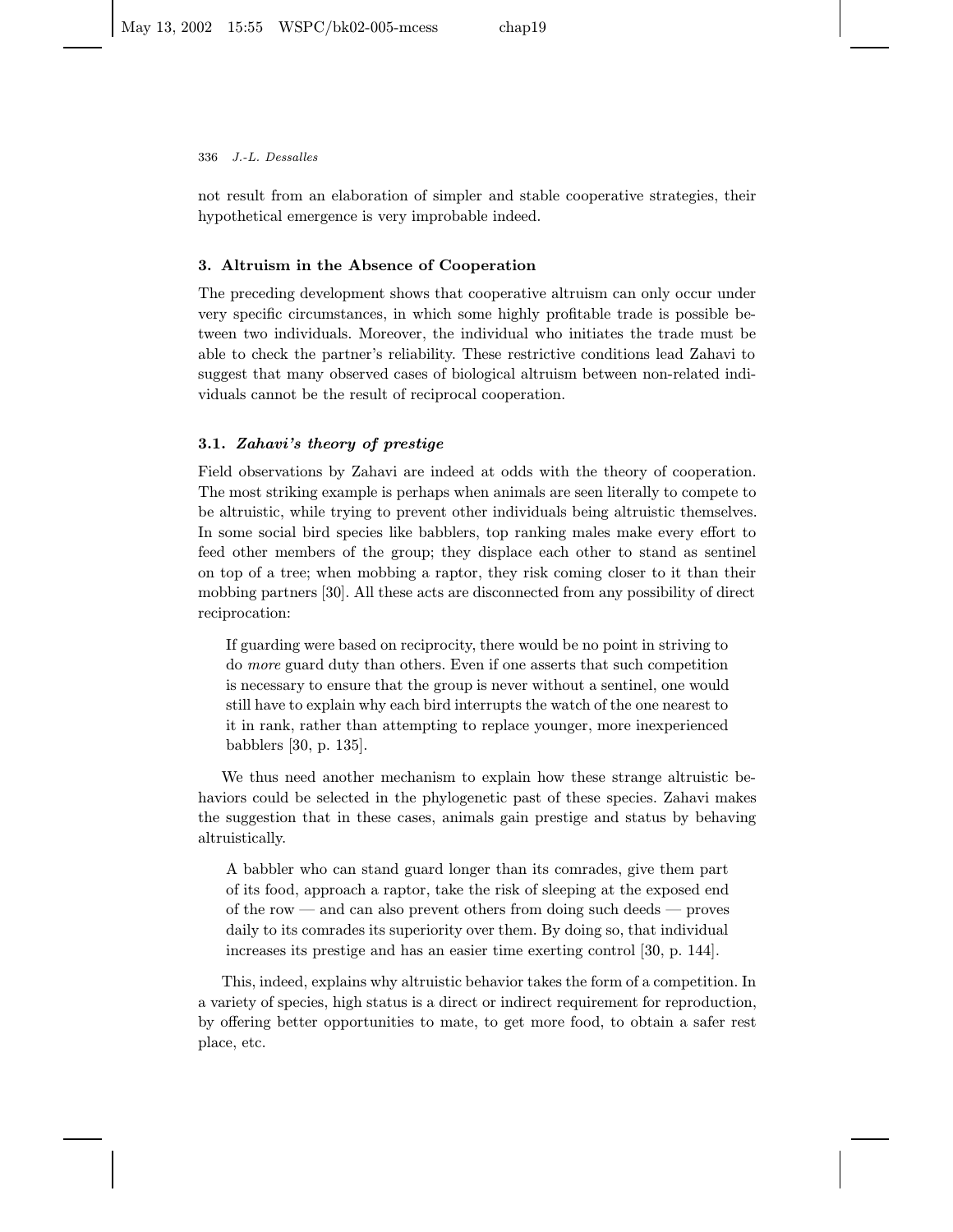Zahavi connects this theory of prestige to the broader framework of his handicap principle. This principle predicts that if altruistic acts are a means of getting prestige, they must be costly in order to be honest. Babblers do not indeed hesitate to engage in costly activities: they take real risks when serving as sentinel or lose opportunities to feed when sharing food. Being costly, their behavior is hard to fake: an overcautious sentinel is not a sentinel, and food sharing cannot be simulated. This aspect of Zahavi's theory does not concern us here. It addresses a form of cheating performed by individuals pretending to be altruistic. We limit ourselves to the study of honest altruistic behavior and investigate whether the theory of prestige can be a sound explanation of it.

Zahavi's handicap principle may explain the strange behavior of babblers if we introduce the concept of quality: only high quality birds can afford to spend energy in wasteful altruistic acts. Altruism would be a way to advertise one's quality in order to attract mates. Such accounts have been proven sound in the frame of sexual selection [16]. We will not consider this explanation, even if it could be relevant to the specific case of babblers, for three reasons. First, Grafen takes for granted the fact that females should prefer high quality males. However, since high quality is balanced by a heavy handicap, for the father as for potential male children, the female strategy is not so obviously profitable. Second, the handicap principle does not predict why the birds should behave altruistically. Any wasteful and conspicuous behavior would be convenient. The third reason for discarding the handicap principle here is that sexual selection predicts strong dimorphism. Whenever we observe a characteristic shared by males and females, sexual selection cannot be considered a valid explanation. Several cases of non-kin altruism, especially among humans, are indeed not gender specific. The reality of babblers' ethology, for our purpose here, is not determinant. The example is rather meant as a way to illustrate how a theory of prestige may function. However, Zahavi does not mention any qualitative difference between genders in the babblers' altruistic behavior. We will thus follow Zahavi's proposal to consider the theory of prestige as a tentative explanation of the babblers' non-kin altruistic acts.

At first sight, the theory of prestige seems self-consistent. Status is indeed highly profitable for individuals able to acquire it:

Greater prestige ensures an individual a bigger share of the partnership's "gains" — that is, a better chance to reproduce successfully [30, p. 149].

If status is so advantageous and if it is obtained by performing altruistic acts, then we expect animals to compete for being the most helpful in a way which is consistent with Zahavi's observations. Unfortunately, the questions raised by this scenario are as problematic as what is claimed to be solved. How status is related to altruistic acts remains obscure. Zahavi does not give much explanation.

Prestige reflects the *degree* of a superior individual's dominance, as recognized by subordinate members of the group. In other words, prestige is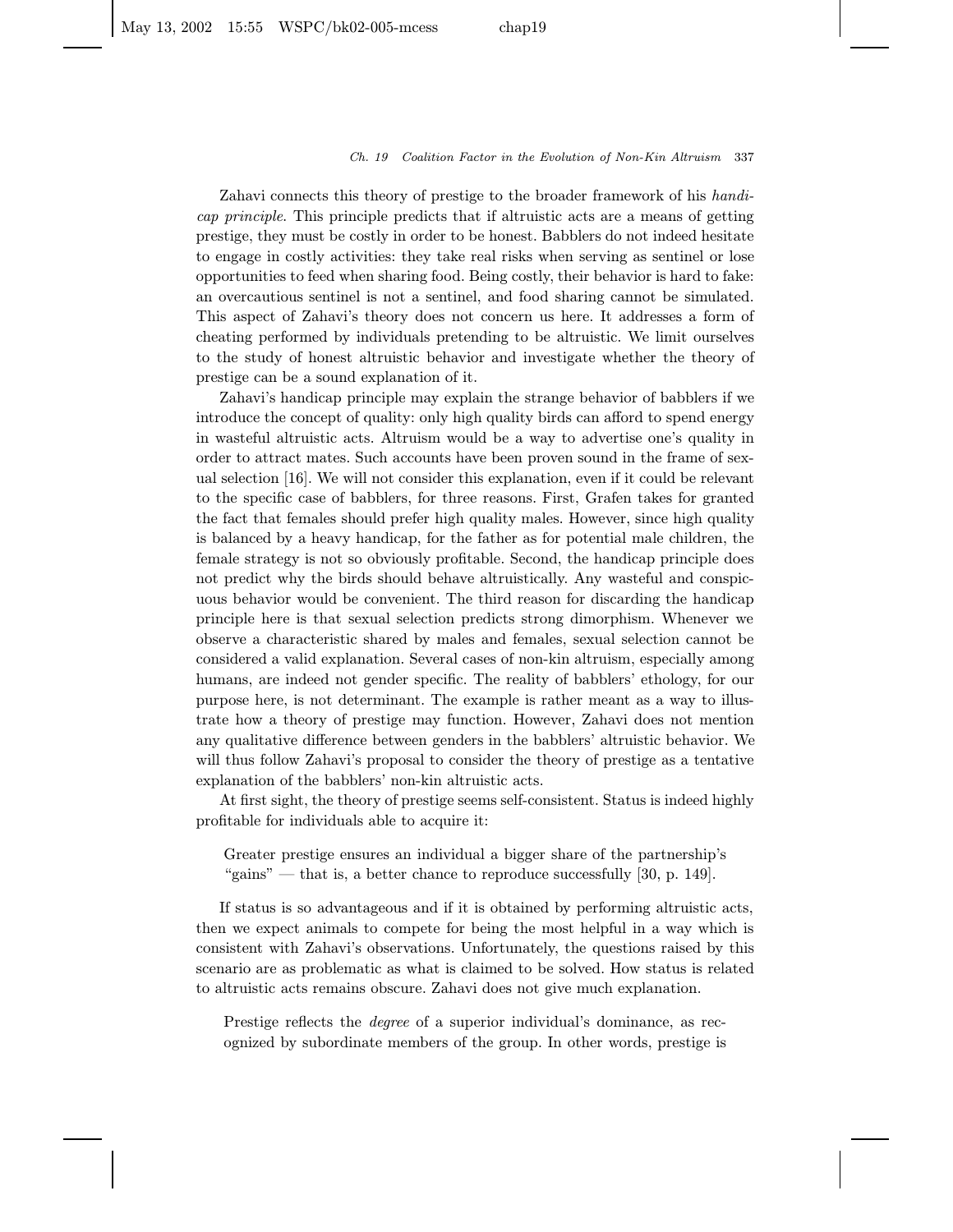gauged by others. The dominant may claim prestige, but for the prestige to be real it has to be accepted by subordinates, and it is this acceptance that actually determines an individual's prestige [30, p. 144].

What we must bear in mind is that the fact of granting status to other members of the group is not directly profitable. On the contrary. How can individuals get any genetic interest in awarding prestige to conspicuously altruistic individuals? The latter should be indeed positively reinforced, since they behave for the good of other individuals or of the whole group, but this cannot be a justification for individual acts of gratitude. Members who accept to bestow better access to food or to mates on a given individual do it at their own expense. As Zahavi puts it:

Increased prestige for one partner means a loss in prestige for another. In other words, it is a zero-sum game within the group [30, p. 149].

Gratefulness behavior is open to deception: deceivers would wait for altruistic individuals to compete to win the altruistic battle, let others grant them status, and themselves deny any status to the winner. By adopting this ungrateful strategy, an individual increases its own reproduction expectancy: it will not only avoid giving the lion's share to other individuals, it will also give less of a chance to them to get a higher status than its own. Under such circumstances, grateful attitudes which allow some individuals to gain precedence seem inexplicable.

The scenario proposed by Zahavi, if narrowly interpreted, does not significantly differ from the cooperation scenario that he rightfully criticizes. Individuals are altruistic in the hope of being rewarded with status. However, if altruistic acts are costly, renouncing part of one's own reproductive expectancy to reward altruistic fellows is costly too. Even if it does not look like cooperation, the theory of prestige is not unlike it, since it relies on a trade as well. The scenario is open to deception. We thus do not expect any stable behavior to emerge, either from the altruistic side or from the thankful respondents. We will first illustrate this negative result by simulating a weak version of Zahavi's proposal. In Sec. 4, we show that thanks to additional hypotheses, Zahavi's scenario can be extended to form a sound explanation of some forms of non-kin altruism.

## 3.2. Implementing Zahavi's theory of prestige

A simplified model of the theory of prestige can be based on the following hypotheses:

(H1) Individuals: Individuals are characterized by two gradual genes. The value  $g_1$  of the first one determines the propensity to display some behavior  $H$ . The value  $g_2$  of the second gene determines the propensity to give status to other individuals. Each individual has an intrinsic ability  $q$  to perform  $H$ , randomly determined at birth. This ability has no genetic basis. An individual's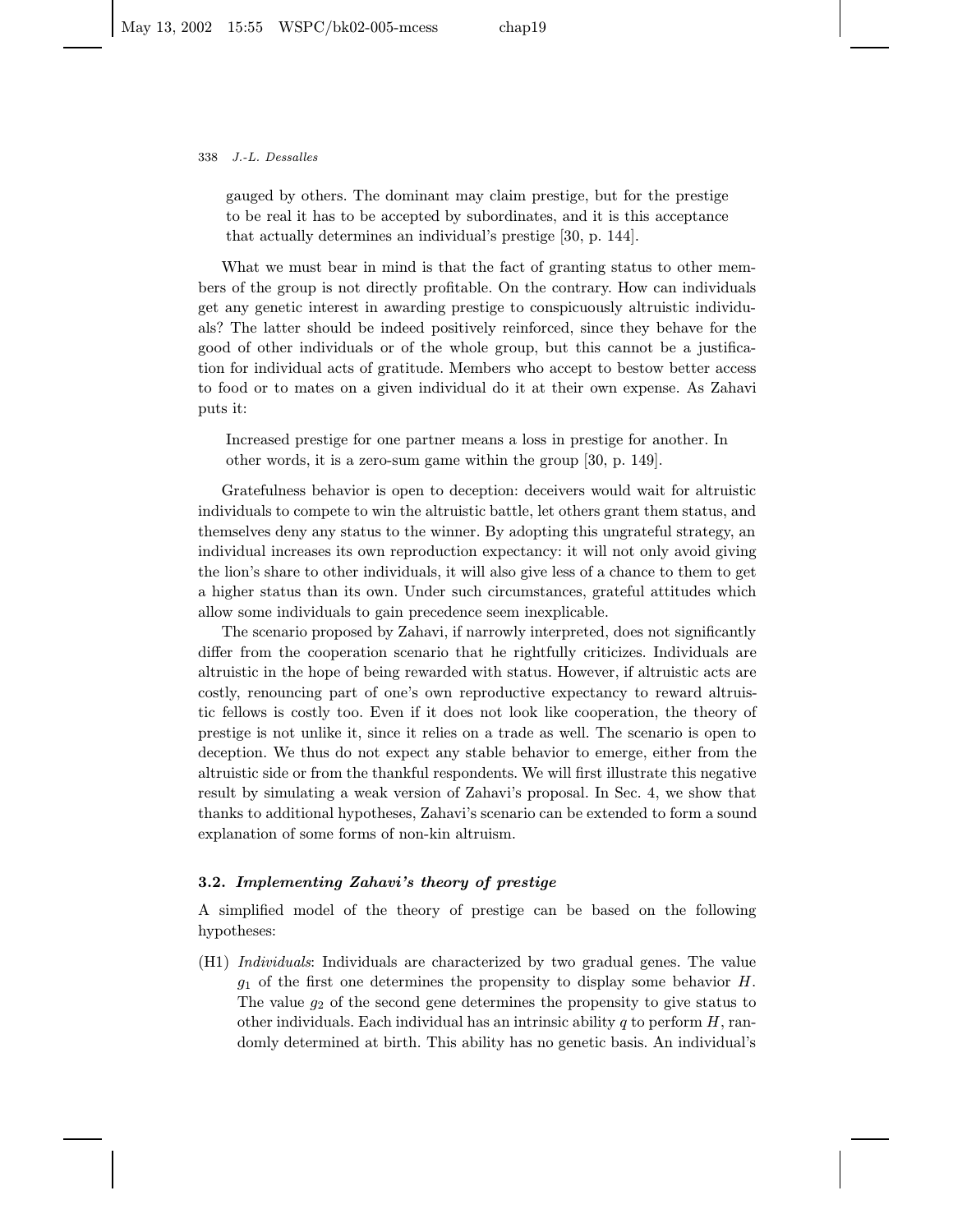performance on H is thus  $qq_1n$ , where n is a noise modulation. This performance induces a cost  $C_1qq_1n$  where  $C_1$  is a constant.

- (H2) Interactions: Individuals interact on several occasions each "year." During an interaction, an individual  $A$  performs  $H$  while being observed by  $B$ .  $B$ will grant status to A on the basis of A's performance on  $H$ . H is optionally altruistic, i.e. B may benefit from A's performance by the amount  $Gq_Ag_{1A}n$ , where  $G$  is a constant.
- (H3) Status: Status is randomly initialized each "year." When B observes A's performance, A's status is increased by the amount  $Rg_{2B}q_{A}g_{1A}n$ , where R is a constant. There may be a corresponding cost supported by  $B: C_2g_{2B}q_Ag_{1A}n$ , where  $C_2$  is a constant.
- (H4) Success: At the end of each "year," status is converted into life points for each individual in the population  $(S$  life points for one status point).

The status of a given individual at the beginning of a "year" is represented by a random variable  $\theta$ . At the end of the "year," we sum up all interactions initiated by this individual to obtain its expected status:

$$
\theta + \sum_i Rg_{2i}qq_1n_i = \theta + NRg_{2m}qq_1 + \varphi_1,
$$

where  $g_{2m}$  is the local average of  $g_2$  and N the number of interactions initiated per individual per year.  $g_2$  and the noise n are not correlated. If N is large,  $\sum_i g_{2i} n_i$  is approximately  $Ng_{2m}$  (the average of n is 1). The random variable  $\varphi_1$  is introduced here to represent the error due to the fact that  $N$  is limited. It is centered (zero mean). The expected profit of a given individual, considering only the initiator's strategy, results from the cumulated amount of status earned during interactions, and from the cost associated with the production of H:

$$
S(\theta + NRg_{2m}qq_1 + \varphi_1) - \sum_i C_1qg_1n_i \cong Nqg_1(SRg_{2m} - C_1) + S(\theta + \varphi_1).
$$

Individuals may directly benefit from others' performance during interactions:

$$
\sum_i Gq_i g_{1i} n_i = N Gq_m g_{1m} + \varphi_2 ,
$$

where  $\varphi_2$  is a centered random variable and  $g_{1m}$  is the local average of  $g_1$ . The introduction of the respondent's strategy adds the corresponding cost:

$$
-\sum_{i} C_2 g_2 q_i g_{1i} n_i = -NC_2 g_2 q_m g_{1m} + \varphi_3 ,
$$

where  $q_m$  and  $g_{1m}$  are the average values of q and  $g_1$ , and  $\varphi_3$  a random variable. The global profit is thus, on average:

$$
N[qq_1(SRg_{2m} - C_1) + (G - C_2g_2)q_mg_{1m}] + \Phi , \qquad (3.1)
$$

where  $\Phi$  represents the random part of the profit  $(S(\theta + \varphi_1) + \varphi_2 + \varphi_3)$ . If we ignore q (by making  $q = 1$ ), formula (3.1) is an instance of the cooperation model: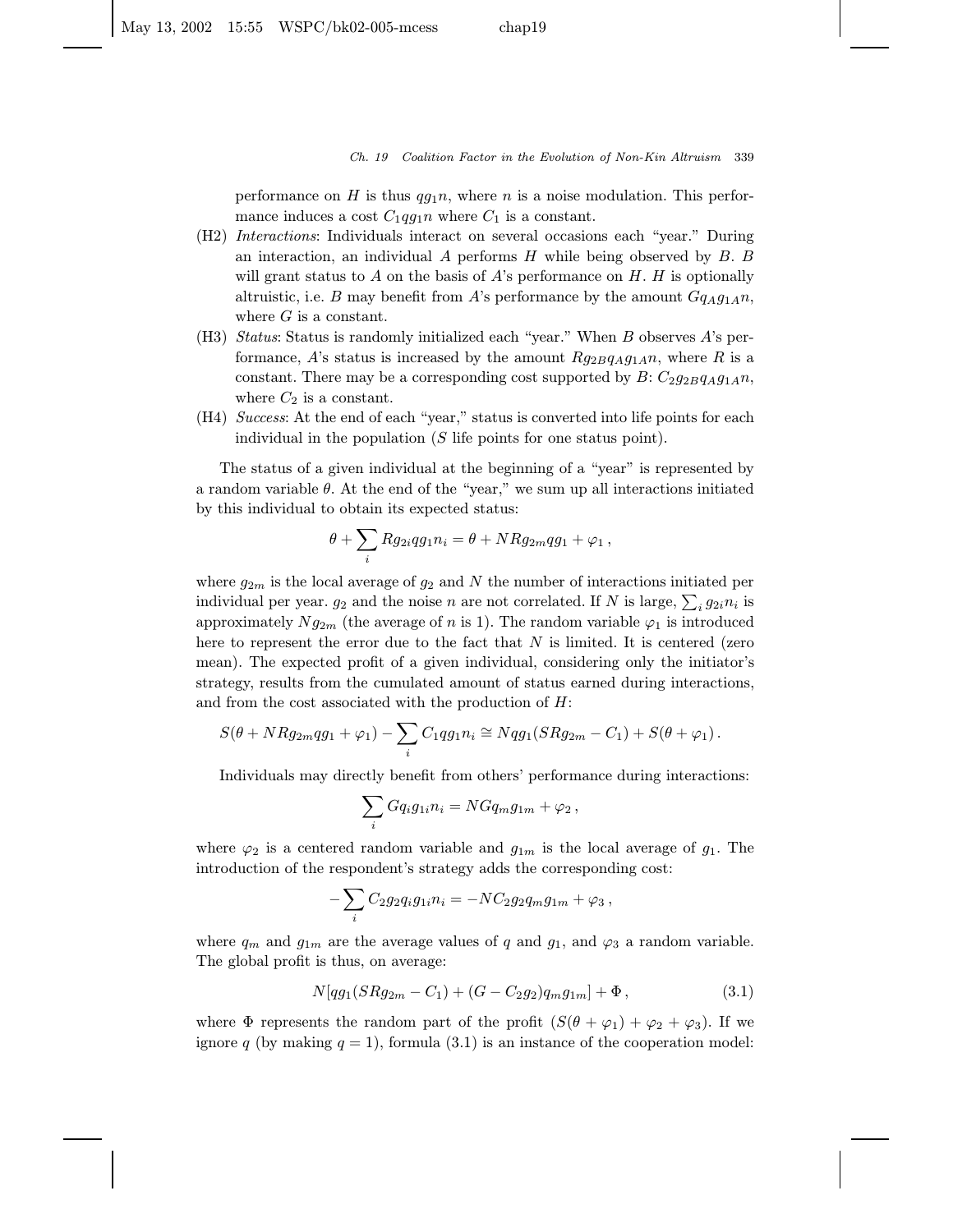

Fig. 3. A simple version of Zahavi's theory of prestige does not show convergence. In the experiment plotted here, costs  $C_1$  and  $C_2$  are given small values.

it looks exactly like the sum of expressions (2.1) and (2.2). There is a difference, though. In the present model, there is no memory of cooperative respondents.  $s'(1)$ is thus zero in (2.5). As a consequence, there is no tendency to grant status is this scenario. Figure 3 illustrates the phenomenon. High values of  $g_1$  are of course profitable as long as there are individuals who accept to grant status. But as soon as  $g_{1m}$  increases,  $g_{2m}$  tends to decrease. Figure 3, though it was computed for low values of  $C_1$  and  $C_2$ , shows no convergence.

Zahavi's account of altruistic behavior, if limited to "prestige" alone, is not sufficient to explain why altruism is evolutionary stable. We will see, however, that thanks to additional hypotheses, this scenario can constitute a sound explanation of altruism. We will define a "political" situation in which altruism and status allowance coevolve.

### 4. Altruism, Status and Politics

The purpose of this section is not to claim that there is one single sound explanation of altruism among non-related individuals. It is rather to show that there exists at least one such explanation, based on Zahavi's notion of prestige, which does not rely on cooperation.

## 4.1. A "political" model of altruism

The problem is to find a context in which altruism and status allowance coevolve by reinforcing each other. Situations of coalition formation are such a context. We make the following additional hypotheses:

- (H5) Coalitions: Within a group, individuals may join to form coalitions. B joins  $A$ 's coalition if  $A$ 's performance on  $H$  is better than of all what  $B$  experienced in the current "year." These coalitions are dissolved each "year" and must be constituted anew. Interactions take place preferentially within the coalition, but with some probability, with any member of the group.
- (H6) Politics: Each "year," coalitions undergo a competition. Coalitions are evaluated according to the ability  $q^*$  of their top-ranking individual, i.e. the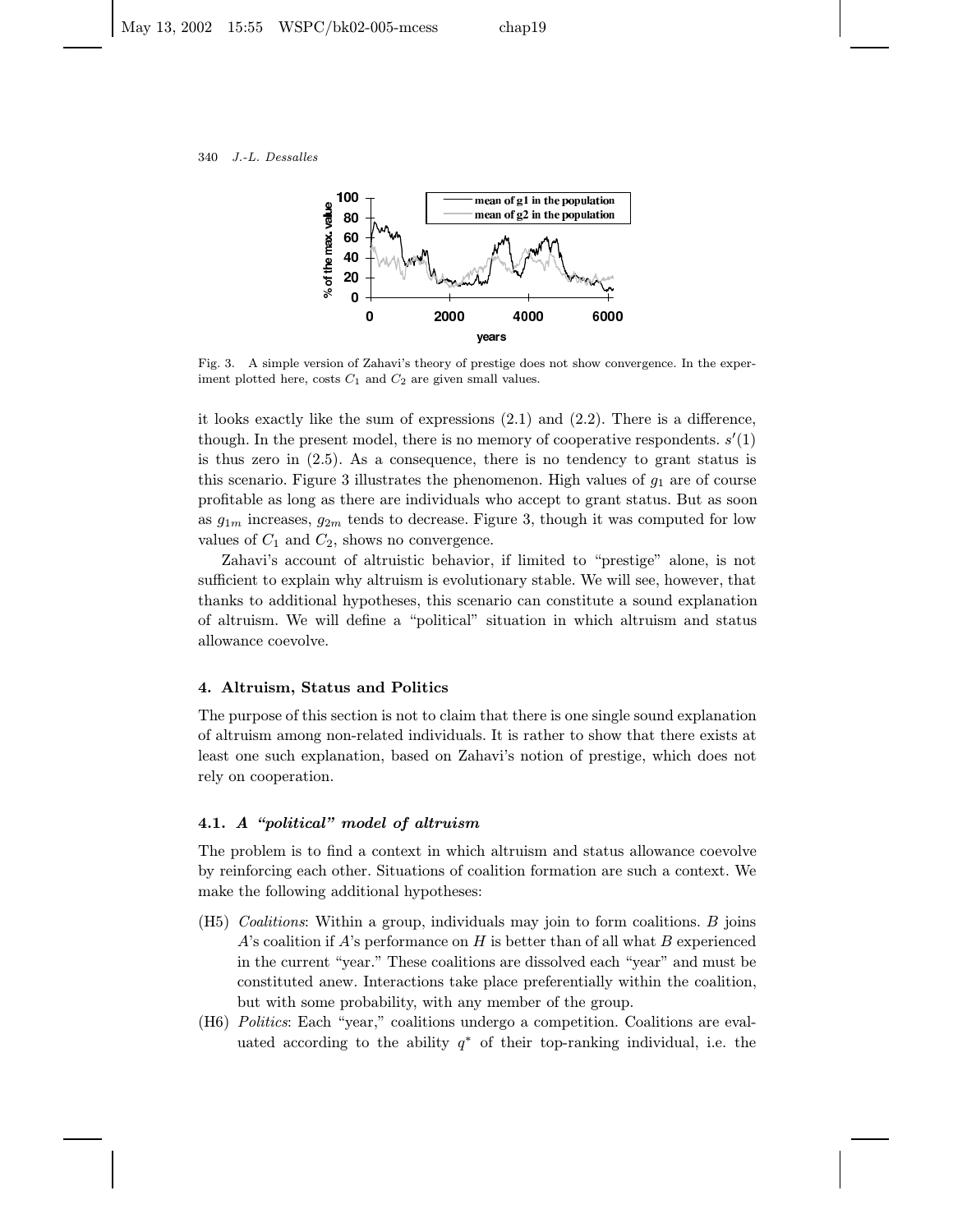individual with highest status. Their relative aptitude r is  $r = q^*/q_M$ , where  $q_M$  is the average coalition aptitude.

(H7) Success: Individuals' status is affected by the relative aptitude of their coalition, i.e. it is multiplied by  $\sigma(r)$  where  $\sigma$  is a linear or sigmoid function between 0 and 1.  $\sigma(r)$  is called *coalition factor*.

The coalition factor  $\sigma(r)$  affects the computation of status. Formula (3.1), which gives the profit of a given individual, becomes

$$
N[qq_1(SR\sigma(r)g_{2m} - C_1) + (G - C_2g_2)q_mg_{1m}] + \Phi(r).
$$
 (4.1)

The random part  $\Phi$  now depends on the coalition aptitude. The situation now departs from the cooperative scenario. Respondents keep a memory of good initiators by entering their coalition. It was the reverse in the cooperative scenario. But the fundamental difference between both models lies in the presence of the coalition factor  $\sigma(r)$ . As we will see, it is this factor that allows for convergence.

# 4.2. Convergence of the "political" model

If S and R are sufficiently large while  $C_1$  and  $C_2$  remain limited, we observe that both  $g_1$  and  $g_2$  reach high values (Fig. 4). This model offers us a situation in which altruism and status allowance coevolve.

We may wonder why  $q_2$  tends to increase, since it only appears in a negative term in (4.1). In fact,  $\sigma(r)$  also depends on  $g_2$ . The top-ranking individual is determined as the individual with maximum status:

$$
\max_{i}[\theta + v_i q + \varphi_1]; \quad v_i = NRg_{2m}g_{1i}.
$$
\n(4.2)

 $v_i$  is the vote intensity in favor of individual i (rigorously, the mean  $g_{2m}$  is computed without considering individual i). We see that if  $g_{2m}$  is low, the random part of the term to be maximized may become prevalent. As a consequence, the top-ranking individual is likely to be a member with an average ability. Such a bad choice for  $q$ will lead to a poor value for  $\sigma(r)$ , since the coalition is likely to lose the competition (hypothesis H6). Expression (3.1) then becomes largely negative. Thus if  $q_{2m}$  is low,



Fig. 4. Convergence of the "political" model. This typical plot is obtained when the value of  $SR$ is sufficient (see Fig. 6).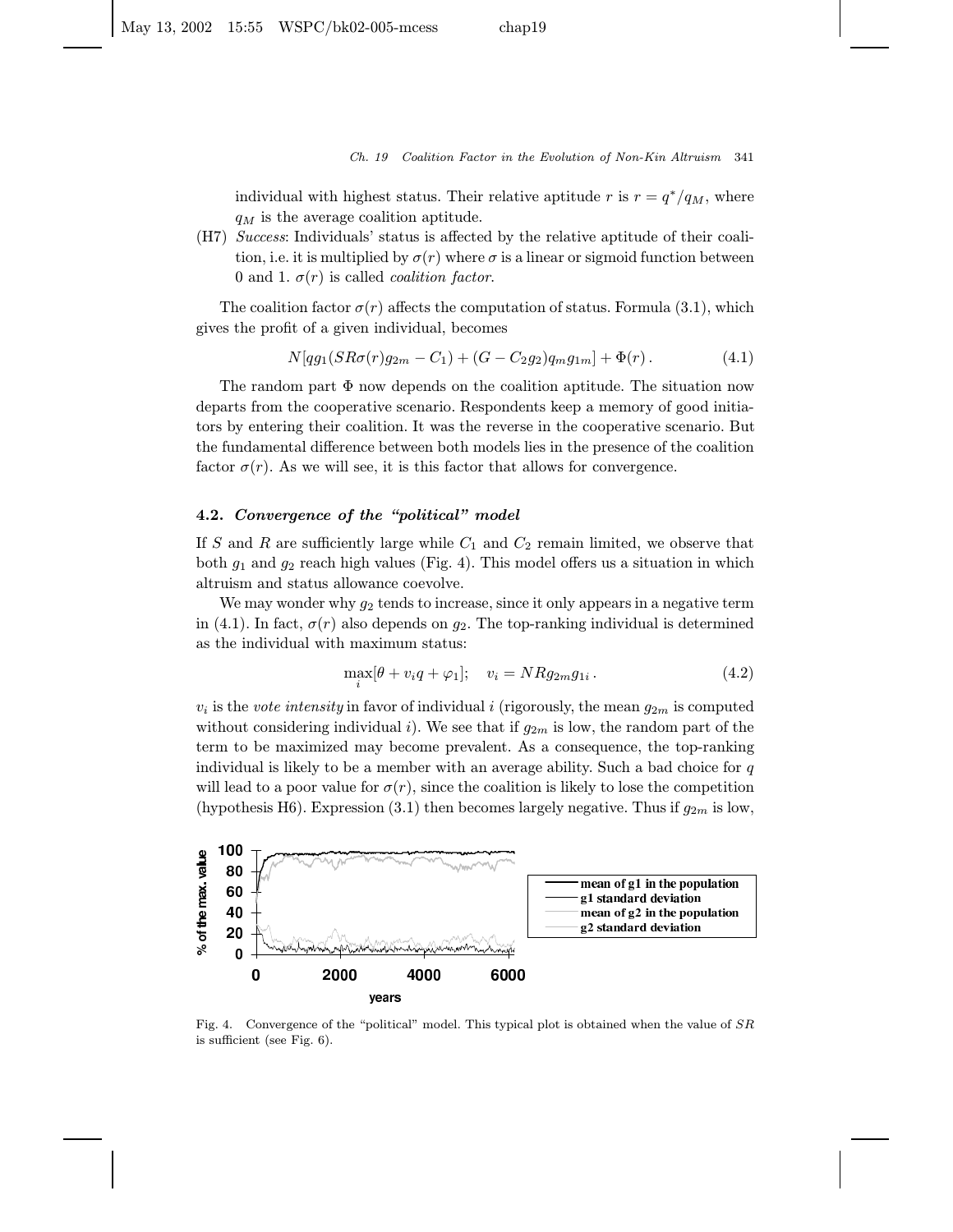there is a high probability of losing points for everybody in the coalition. It is in the interest of each member to locally increase  $q_{2m}$  by increasing its own  $q_2$ . If we focus on a given member B of the coalition carrying a gene  $g_2$ , expression  $(4.2)$  can be rewritten as

$$
\max_{i} [\theta + v_i q + \varphi]; \quad v_i = NRg_{2m}g_{1i}; \quad g_{2m} = (1 - \alpha)g'_{2m} + \alpha g_2. \tag{4.3}
$$

 $g'_{2m}$  is the average of  $g_2$  computed when excluding B and  $\alpha$  is the proportion of the interactions that individuals in the coalition have with  $B$ . Notice that during the "year," individuals may interact with individuals outside their coalition and may change coalition when they observe superior performance on  $H$ . Interactions most often take place within the coalition, but for one part, the status obtained by an individual results from interactions outside the coalition. The coalition relevant in  $(4.3)$  is the coalition to which B belongs by the end of the "year." We see that  $g_2$  plays the role of a voting weight. We will call  $g_2$  the vote factor. With large values for  $g_2$ , individuals make use of their knowledge of each other's performance  $(qg_{1i})$  to decide who will represent the coalition in the competition. In other words, a large  $g_2$  increases the probability that  $\sigma(r)$  will be high. This explains why  $g_2$ converges to a significant value (Fig. 4).

Formula (4.1) shows that as soon as  $\sigma(r)$  is high enough to allow the term  $(SR\sigma(r)g_{2m} - C_1)$  to be positive, individuals with large  $g_1$  do better by increasing their expected profit. In other words, the genetic strategy which consists, with a large  $q_1$ , in displaying its true own ability q is profitable as soon as there are individuals who are ready to reward it in terms of status. We thus understand why  $g_1$  reaches maximal value, as shown in Fig. 4.

As expected, this scenario predicts that both  $g_1$  and  $g_2$  will evolve toward significant values. There are however a few points that must be made clear to see how the model radically differs from a cooperative model. The preceding explanations are straightforward for coalitions which have some hope, by having made the right choices, of obtaining a good  $\sigma(r)$ . However,  $\sigma(r)$  gives an advantage only to better than average coalitions. This means that about half of the coalitions will get a low  $\sigma(r)$ . It seems that when there is a probable loss, individuals with low values for  $g_1$  and  $g_2$  would do better, since they would at least cancel the costs. Moreover, it seems that status allowance is altruistic. Why not let other members in the coalition lose energy (cost term with  $C_2$ ) and relative success in awarding status around them (increasing the status of others indeed automatically diminishes one's own relative success)? After all, if others make correct choices, it is preferable to spare voting costs by having a small  $q_2$ .

These arguments, which predict that  $g_1$  and  $g_2$  will not rise, are valid when  $C_1$ or  $C_2$  are too large, compared with the coefficient SR which affects  $\sigma(r)$  in formula 4.1. However, when  $SR$  reaches a significant value, having a large  $g_1$  is a good way of making substantial gains. To understand, this, we must consider the average benefit of  $g_1$  and  $g_2$  over generations. Coalitions change every "year" and individuals are replaced as generations depart. A gene like  $g_1$  will be carried by many individuals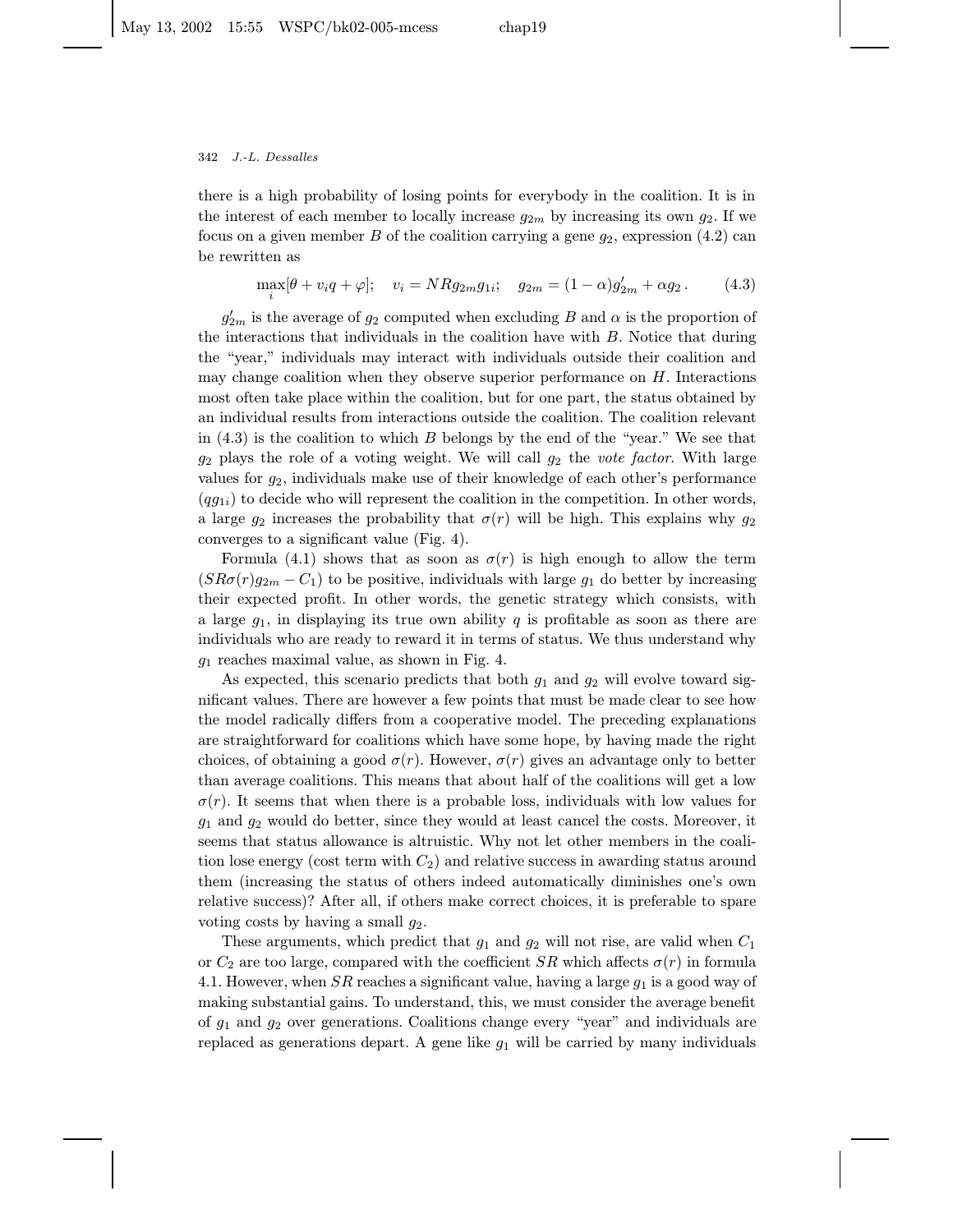over time. On average over generations, such a lineage will get the following benefit (the number of generations considered is supposed large enough for the coupling between  $g_1$  and  $g_2$  to be negligible and for  $g_2$  to average on  $g_{2m}$ ):

$$
N[q_m g_1(SR\sigma_m g_{2m} - C_1) + (G - C_2 g_{2m}) q_m g'_{1m}] + \Phi_m
$$
  
= 
$$
N \left[ g_1 \left( \frac{S R g_{2m}}{2} - C_1 \right) + (G - C_2 g_{2m}) g'_{1m} \right] / 2 + \Phi_m.
$$
 (4.4)

q and  $\sigma(r)$  are averaged to 1/2, since they do not depend on  $g_1$ ;  $\Phi_m$  is the mean of the random variable  $\Phi(r)$ ;  $g'_{1m}$  stands for the mean of  $g_1$  over other members, excluding the considered lineage. We see that the decision for  $g_1$  crucially depends on  $g_{2m}$ . It is, however, an all-or-nothing decision. If  $g_{2m}$  reaches a certain threshold that makes  $(SRg_{2m}/2 - C_1)$  positive,  $g_1$  will tend to maximal values.

We must consider now what could lead  $g_{2m}$  to increase and reach this threshold. If we consider the benefit (4.1) over generations for a given lineage carrying the gene  $g_2$ , we get:

$$
N[q_m g_{1m}(SR\sigma_m g'_{2m} - C_1) + (G - C_2 g_2) q_m g_{1m}] + \Phi_m
$$
  
= 
$$
N[(SR\sigma_m g'_{2m} - C_1) + (G - C_2 g_2)]g_{1m}/2 + \Phi_m.
$$
 (4.5)

We distinguish  $g'_{2m}$  from  $g_{2m}$  since the average status obtained by a lineage results from  $g_2$  averaged on *other* individuals, excluding the lineage itself.  $g'_{2m}$  does not depend on  $g_2$ . However, the average value of  $\sigma(r)$ ,  $\sigma_m$ , does. The relative aptitude r of a coalition indeed depends on the local average vote factor to which  $g_2$ contributes (see  $(4.3)$ ). Expression  $(4.5)$  thus shows that there is a competition between two terms,  $SR\sigma_m g'_{2m}$  and  $-C_2g_2$ . The gist of the model lies in the fact that the benefit  $SR\sigma_m g'_{2m}$  depends non-linearly on  $g_2$ , while the cost  $-C_2g_2$  is linear.

The value of  $\sigma_m$  depends on the correct choice expressed in (4.3). Figure 5(a) shows the probability of making a correct choice within a coalition, depending on the average vote intensity  $v_m = NRg_{2m}g_{1m}$ . When  $v_m$  is zero, then the probability of selecting the individual with the highest q is  $1/M$ , where M is the average size of coalitions. When  $v_m$  increases, the probability that the individual with highest  $q$  is selected tends toward 1. This is due to the fact that in the latter case, the random part in expression (4.2) is dominated by the "vote"  $v_iq$ . Figure 5(b) shows, according to  $v_m$ , typical coalition factors  $\sigma_m$  associated with the probabilities of Fig. 5(a). These values are computed in a context where the perfect strategy (best individual always selected) is prevalent in the remainder of the population (hence the fact that  $\sigma_m < 0.5$ ). Figure 5(c) shows the expression in square brackets in  $(4.5)$  as a function of  $g_2$ :

$$
f(g_2) = [(SR\sigma_m g'_{2m} - C_1) + (G - C_2 g_2)]
$$

 $(\sigma_m$  depends on  $g_2$  through  $v_m = NRg_{1m}((1-\alpha)g'_{2m} + \alpha g_2)$ , as in (4.3)). As we will see in the next subsection, the vote factor  $g_2$  will evolve toward the maximum of this curve and stabilize there.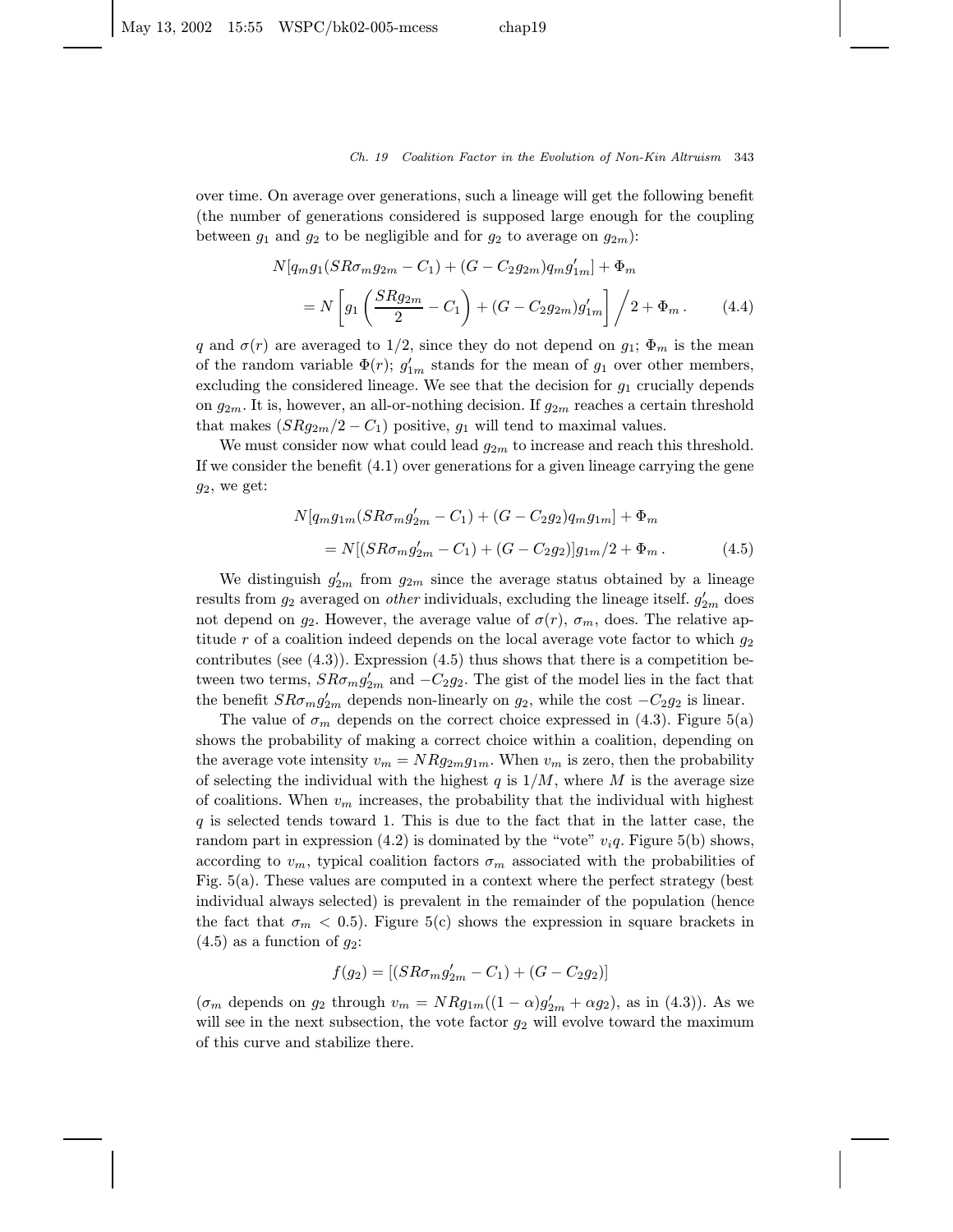

Fig. 5. Study of the coalition factor. (a) Shows the probability of choosing the best individual in the population according to the vote intensity  $\nu_m$ . (b) Shows the corresponding coalition factor  $\sigma_m$ . In (c), the function f is plotted against  $g_2$ . The probability  $\alpha$  is 0.2, which leads to an expansion of the x-axis by a factor 5.

It is important to note that the existence of a stable maximum is due to the non-linearity of the coalition factor  $\sigma_m$ , which is itself the result of the intrinsic non-linearity of the voting system. The probability of selecting a good candidate to represent the coalition in the competition increases in a non-linear way when  $g_2$  augments. For two-member coalitions, this probability is easily computed (we assume that  $\theta$  and  $q$  have a uniform density on  $[0, 1]$ :

$$
\frac{6+4v_m-v_m^2}{12}\quad \text{when}\quad 01\,.
$$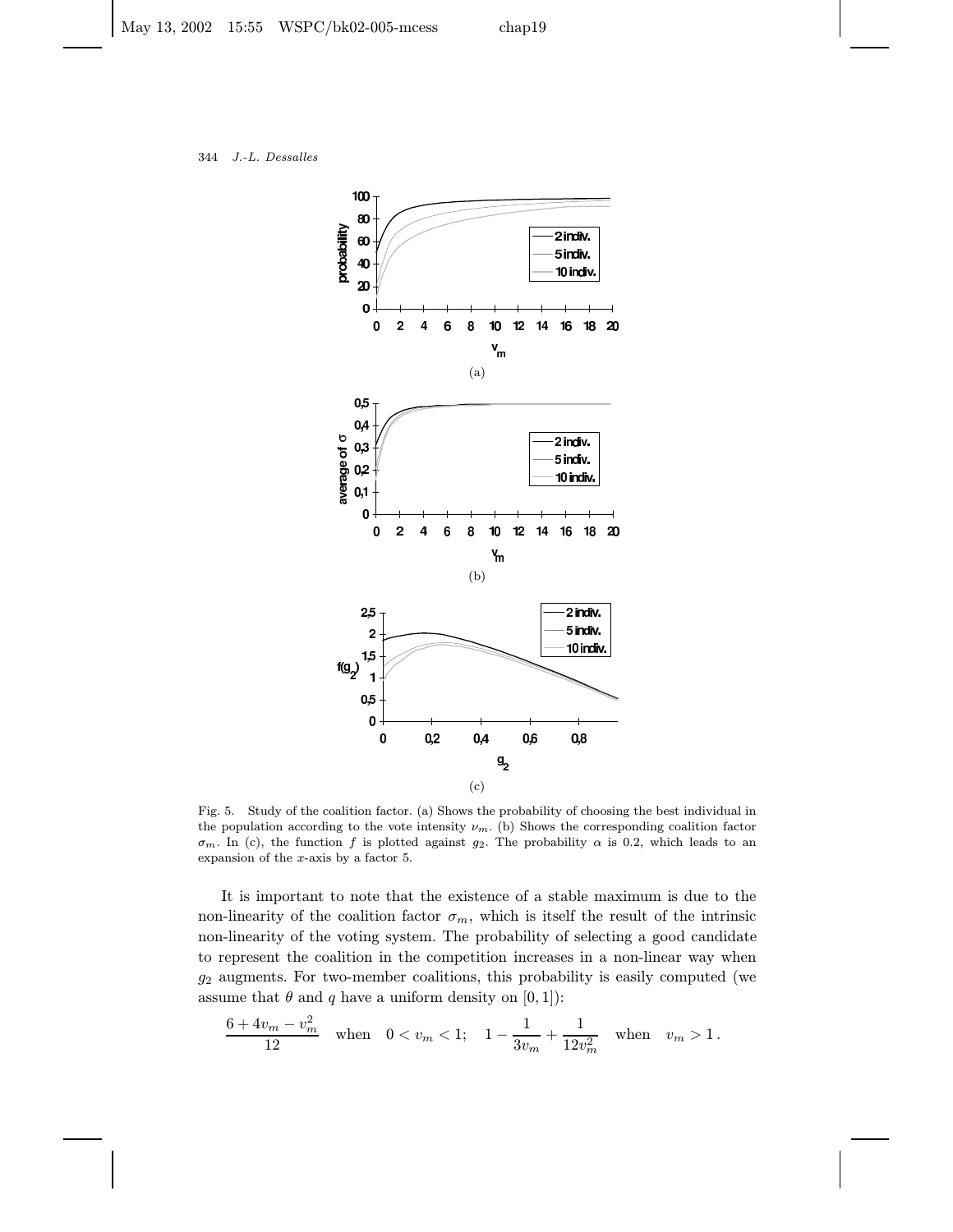The slope for small values of  $v_m$  is 4 (see Fig. 5(a)). The derivatives of the relative coalition aptitude r and the coalition factor  $\sigma(r)$  are expected to be even higher, as suggested by Fig. 5(b). When these derivatives exceed  $C_2/NRg_{1m}\alpha$ , we are certain to have a stable maximum for an intermediary value of  $g_2$ , as shown Fig.  $5(c)$ .

## 4.3. Stability of the altruism for status trade

We presented a model which is able to predict a stable altruistic strategy, balanced by a stable status allowance strategy. It is important to compare the conditions of stability of this model with those of the cooperative model. We will show that there is one evolutionary stable strategy, represented by the pair  $(g_{1\max}, g_2^*)$ , where  $g_{1\,\text{max}}$  is the maximal value of  $g_1$ . This strategy is close to  $(g_{1\,\text{max}}, g_2^0)$ , where  $g_2^0$  is the abscise of the maximum of  $f(g2)$ . By definition,  $f'(g_2^0) = 0$ . The maximum of expression (4.5) is obtained for a value  $g_2^*$  such that:

$$
f'(g_2^*) = \frac{-f(g_2^*)}{g_{1m}} \cdot \frac{\partial g_{1m}}{\partial g_2}
$$

(we neglect the dependence of  $\Phi_m$  on  $g_2$ ). If we suppose that  $\partial g_{1m}/\partial g_2$  is small and  $g_{1m}$  large,  $f'(g_2^*)$  must be small. We have locally  $f'(g_2^*) = (g_2^* - g_2^0) f''(g_2^0)$ . The factor  $f''(g_2^0)$  has a significant (negative) value, due to the non-linearity of  $\sigma_m$  (cf. Fig. 5(c)). As a consequence,  $|g_2^* - g_2^0|$  must be small. Under such circumstances, the maximum of (4.5) is thus obtained for a value close to  $g_2^0$ .

Now consider expression (4.4). As long as the term  $(SRg_{2m}/2 - C_1)$  remains positive,  $g_1$  will not drift away from  $g_{1\,\text{max}}$ . We are thus in a situation of double bind which guarantees stability. Let us start from  $g_{1m} = g_{1\,\text{max}}$  and  $g_{2m} = g_2^0$ . If the domain where  $(SRg_2^0/2 - C_1) > 0$  is not too narrow, we expect  $g_2$  to have very little effect on  $g_{1m}$ , since there will be no selection pressure to push  $g_1$  away from  $g_{1\,\text{max}}$ . As we saw,  $g_{1m}$  large and  $\partial g_{1m}/\partial g_2$  small ensure that  $g_2^*$  remains close to  $g_2^0$ . This, in turn, satisfies the constraint  $(SRg_{2m}/2 - C_1) > 0$ , since at equilibrium  $g_{2m} = g_2^*$ . So neither  $g_{1m}$  nor  $g_{2m}$  will drift away from  $g_{1\,\text{max}}$  and  $g_2^0$ .

The condition for the existence of an equilibrium is thus:

$$
\left(\frac{SRg_2^0}{2} - C_1\right) > 0.\tag{4.6}
$$

Expression (4.6) shows that  $g_2^0$  must have a significant value, and that the status reward and its conversion into "life points" must be large enough to compensate for the cost associated with the display of  $H$ . The cost coefficient  $C_2$  is implicit in  $(4.6)$ , since  $g_2^0$  depends on it. This expression predicts that the "political" scenario will converge when coefficients  $R$  and  $S$ , which control the production of status and its conversion into vitality, are high enough while costs  $C_1$  and  $C_2$  remain limited. Figure 6 confirms this prediction: reliable convergence does exist above a cut-off value for the coefficient S.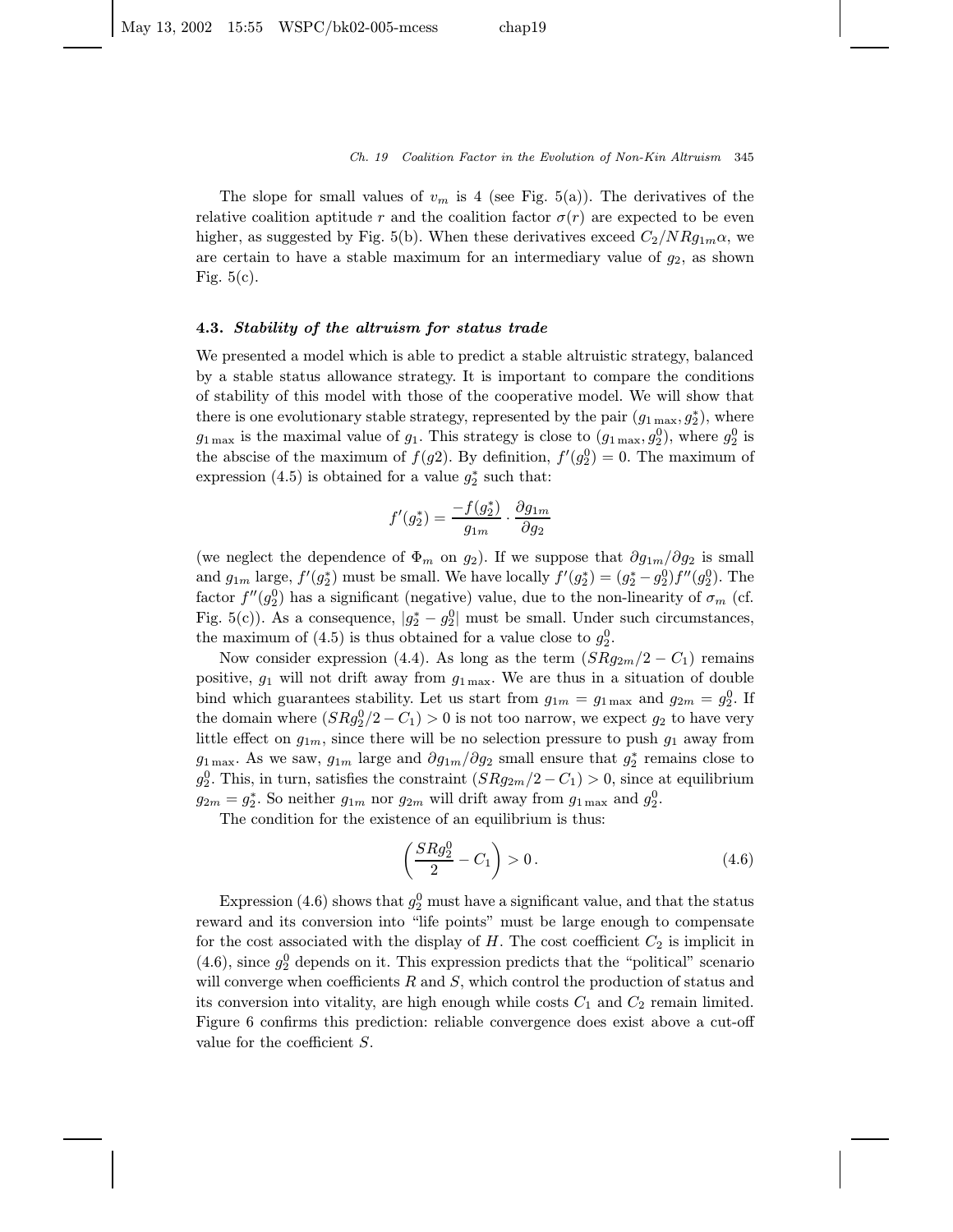

Fig. 6. Influence of the status-to-vitality conversion coefficient S. Analysis performed through 64 runs of 3000 generations each. For each run, the time average of  $g_1$  is computed and its value is plotted. Experiments have been concentrated around the cut-off value.

Expression  $(4.6)$  should be compared with expression  $(2.6)$  which gives the conditions of stability in the cooperative scenario. There are however three important differences between both scenarios. The first difference comes from the cost  $C_2$ , which controls the stability of altruism in the two scenarios. However, the meaning of this coefficient is not exactly the same in both cases.  $C_2$  determines in one case the price paid for being cooperative, and in the other case the direct cost for granting status  $(C_2$  does not include the indirect handicap generated by the fact of advantaging others). Both acts are not equivalent, though. Cooperation is material, it requires a tangible expense of matter or energy to be effective. By contrast, status allowance can be immaterial, there is no reason for it systematically to involve a direct significant cost. The constraint of a low  $C_2$  is thus much easier to satisfy in the "political" scenario.

The second difference comes from cheating detection, which was an essential component of the cooperative scenario. Individuals making the first step must have some confidence in the fact that their partners will reciprocate. In the "political" model, the situation is inverted. If there is cheating at all, it is now expected from the first individual's side, while cheating detection should be performed by the second individual. It is indeed essential to the model that status be granted on the basis of a performance which correlates with a genuine political ability. If some individuals are able to simulate  $H$ , they gain status even if they lack the required abilities to really perform  $H$ , and the whole system collapses. As a consequence,  $H$ must be hard to fake, either by being costly [29] or because other individuals have sufficient discriminative abilities to avoid deception.

A consequence of this inverted situation is that H can be performed toward several individuals simultaneously, which was impossible in the face-to-face cooperative scenario. We may think that there is still a possibility of cheating by failing to grant status to good performers, especially when other individuals can do the job. This is not, however, a profitable strategy. The coalition factor  $\sigma(r)$  introduces an indirect component into the trade. There is no point to cheating: a lower  $g_2$ , by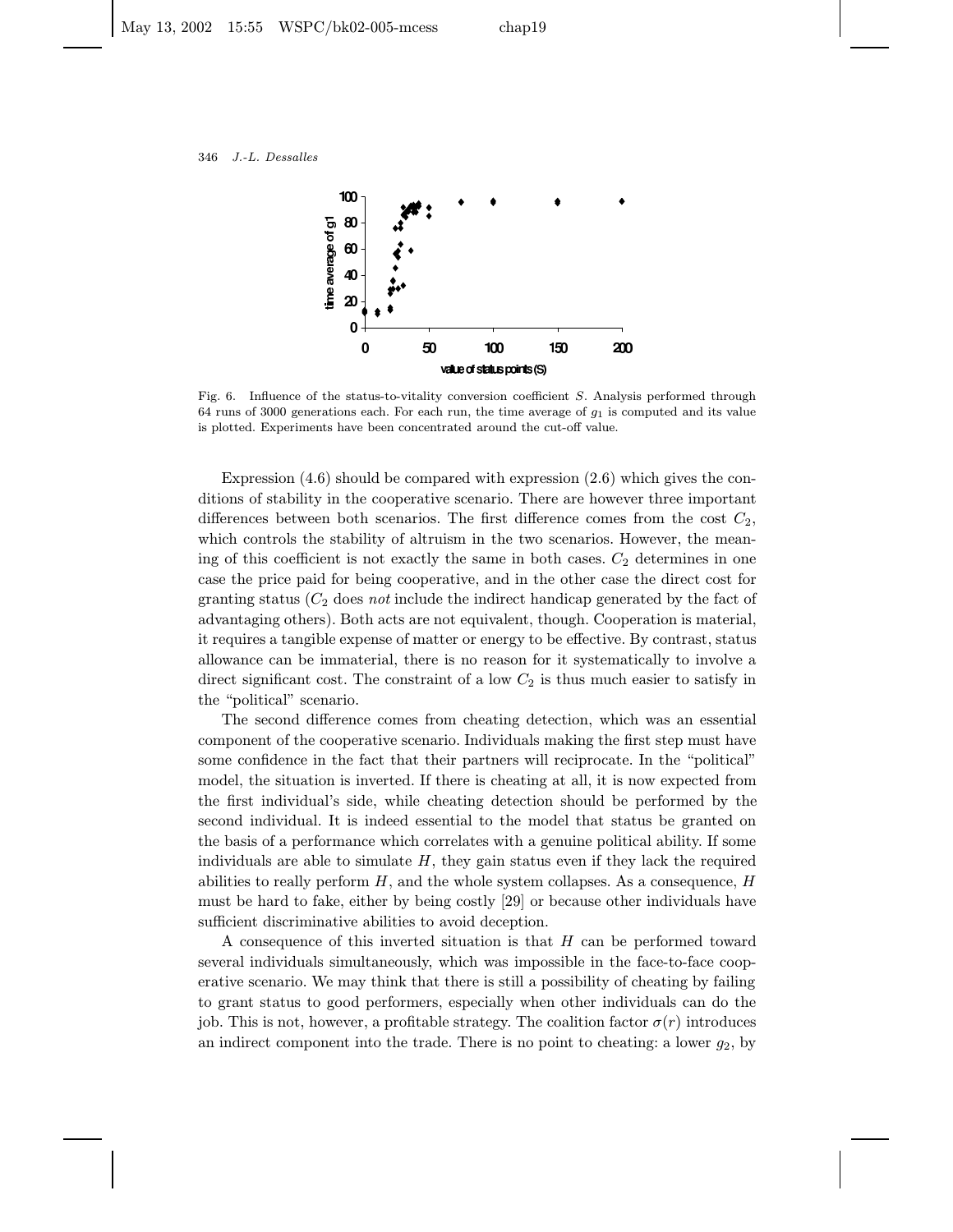locally making  $g_{2m}$  a bit too small, has bad consequences for all members of the coalition by significantly affecting  $\sigma(r)$ , and the cheating individual suffers from the situation it created.

The third important difference to be mentioned between the present model and the cooperative model is related to the global economy of the system. Let us consider the sum of all profits  $(4.1)$  made during a "year" in a group of size  $P$ :

$$
PN\left[g_{1m}\left(\frac{SRg_{2m}}{2}-C_1\right)\middle/2+(G-C_2g_{2m})g_{1m}/2\right].
$$

At equilibrium, we have  $g_{2m} \sim g_2^0$ :

$$
\frac{PNg_{1m}}{2}\left[\left(\frac{SRg_2^0}{2} - C_1\right) + (G - C_2g_2^0)\right].
$$

From (4.6), we must conclude that the first term within the brackets is positive. The presence of the second term,  $(G - C_2g_2^0)$ , makes the situation quite different from what we had in the cooperation model. The most striking difference is that the global balance needs not be positive. The constant  $G$  does not play any role in the computation of the equilibrium  $(g_{1\max}, g_2^0)$ . G may even be negative. This means that, depending on ecological settings,  $H$  may be altruistic, but that it need not always be so. When  $G$  is zero,  $H$  may take the form of competitive displays, like the babbler "dance" [30]. When G is small or negative, or when  $C_2$  is significant, the overall profit may be small or negative. This means that the "political" model does not require the production of a significant amount of additional resources, contrary to the cooperative model. The model is however fully compatible with a situation of altruistic display, with significant values for G. The "political" model is not limited by the symmetry hypothesis, which is a basic assumption of the cooperation model. In some cases, we may expect that individuals will devote energy to provide a profusion of wealth in the hope of getting status. Notice that direct altruism  $(G > 0)$ , though compatible with the model, is not predicted by it. However, the model requires that the ability to perform  $H$  be correlated with coalition success. The ability to improve the security or welfare of a group may show such a correlation. This may be the reason why babblers are so altruistic. Although it is an ethological issue, we may conjecture that these birds, to some extent, choose to live in the group of individuals who show their ability to perform efficient altruistic acts. Zahavi describes the inter-group competition among babblers as a struggle, and the life of solitary individuals in open desert as hazardous. In such a context, the ability to join a successful group is essential. Losing welfare and reproduction opportunities in exchange for security may prove advantageous if it is done by granting status to efficient groupmates, i.e. individuals showing the ability to significantly increase, through their sole behavior, the probability of success of the group. Ethological descriptions made by Zahavi about babblers let us suppose that the rewarded abilities: guarding, feeding of low ranking individuals or predator mobbing, when performed by one or a few individuals, may have a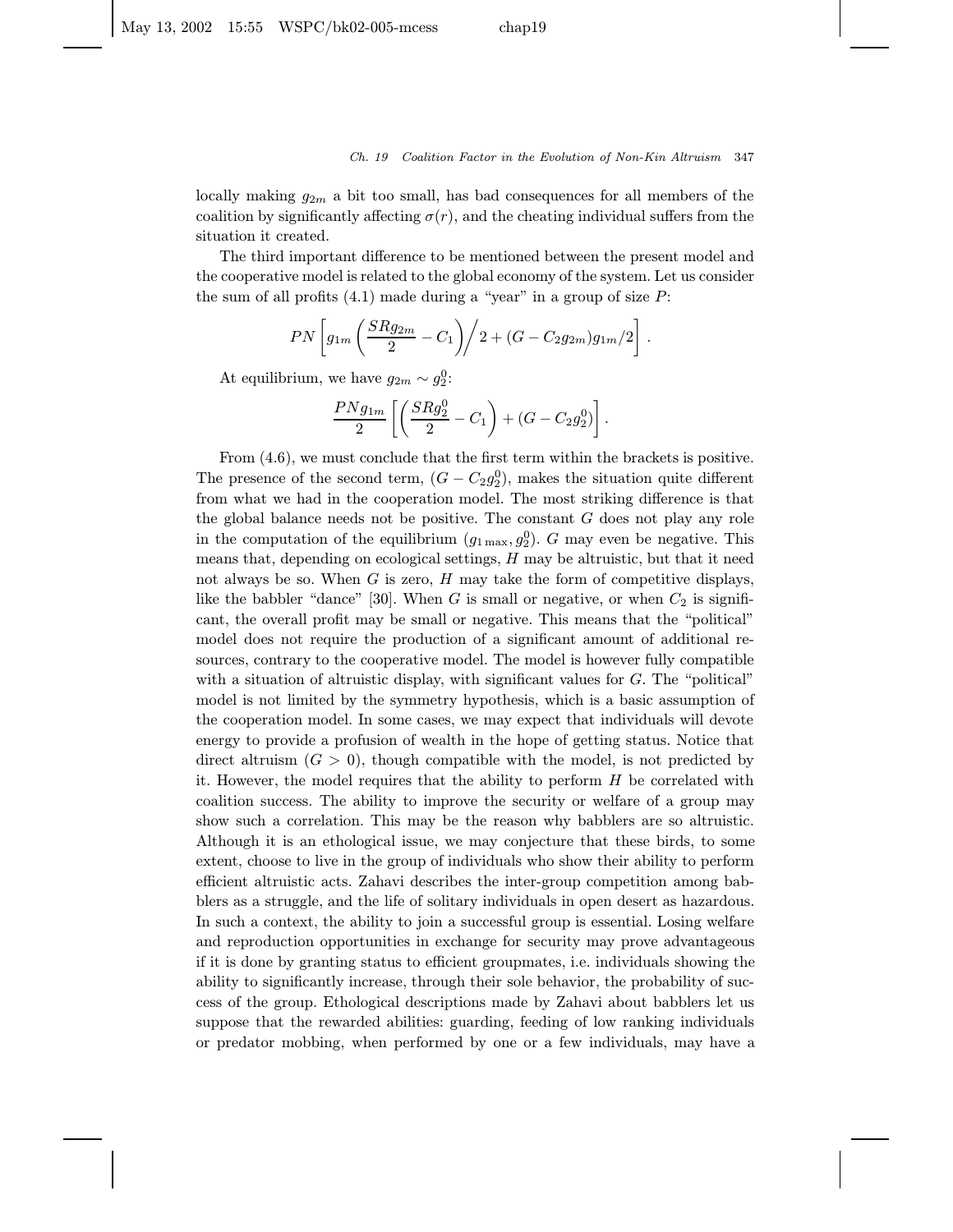definite influence on the fate of the whole coalition. This is what our "political" model requires.

These three differences between the cooperative model and the "political" model give them different ranges of applicability. Whenever costs are non-symmetrical, when cheating detection is performed by respondents, or when there is no evidence of any profitable trade generating additional resources, reciprocal cooperation cannot be invoked and the "political" model becomes a good candidate of non-kin altruism.

### 4.4. Discussion: Implications and limitations of the model

The scenario described here relies on the presence of a new level, a competition between coalitions, that we name "politics." This scenario is very different from the introduction of an authority, like a government, which discourages individuals from cheating during private interactions by means of dissuading penalties [2, p. 156]. The existence of an authority may stabilize cooperation, as long as cheating detection and dissuasion are efficient. We do not postulate such a supra-individual mechanism. However, it is possible to combine our scenario with this kind of policed cooperation scenario: the behavior H could consist in performing policing acts. This is an altruistic behavior which, in some settings, could correlate with coalition success. In such cases, policing would be rewarded with status and cooperative acts could be performed with confidence. This suggests that cooperation may evolve and stabilize in a "political" context. Apart from this specific situation, there is no a priori link between our hypothesized "political" level and any enforcement of honest cooperation.

Our scenario also differs from situations in which coalition members merely undergo a collective risk or may hope for a collective benefit. Most kinds of collective effects do not suppress the possibility of cheating. When computing the derivative of genetic cost/benefit balance, we observe that the derivative of the collective benefit must compensate for the negative derivative of the cost. As discussed above, the existence of a stable situation requires that the marginal collective effect is significantly positive for small individual investments. This is definitely the case in our coalition scenario where the voting process provides immediate benefits, as Fig. 5(b) illustrates. This would not be the case, however, for a simple collective effect in which groups compete, for instance, by comparing the cumulative wealth of their members. In this case, the marginal influence of individual cooperation on the collective success is poor and would not compensate for the marginal cost.

Our "political" scenario is not a mere instance of "group selection," for two reasons. First, coalitions are not groups, since members of a coalition at least in part chose each other on the basis of their performance on H. Second, the individual marginal influence on coalition effect is significant. This is not the case for usual collective effects. For these two reasons, cheating, which is always profitable in "group selection," is not a valid strategy in our scenario.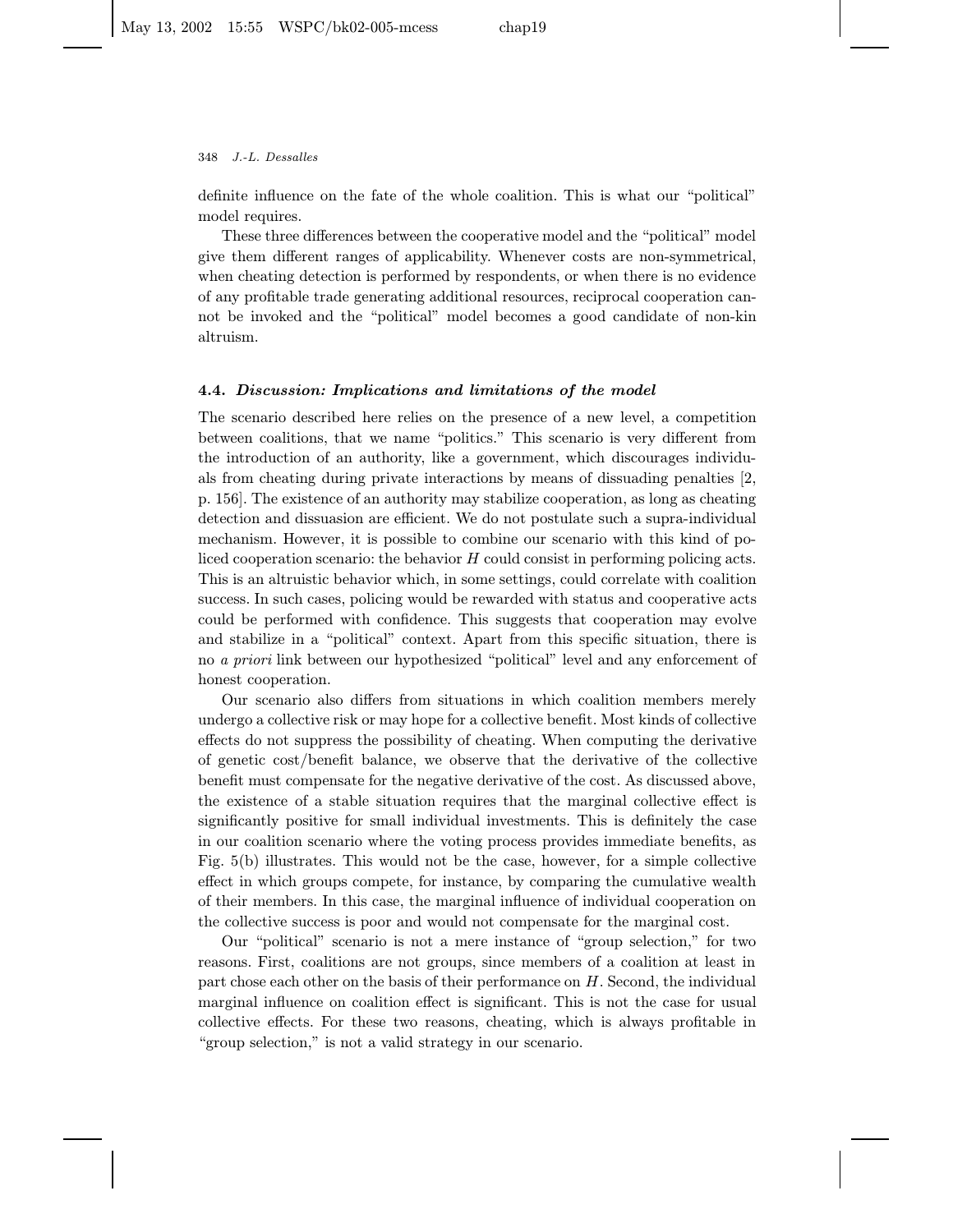The original assumption of the "political" model is that the same characteristic q that gives an advantage in the competition between coalitions allows to obtain status from conspecifics (hypothesis H5). The individual advantage of granting status to others according to their performance lies in the higher probability of being well represented in the competition. Individuals with a large  $q_2$  reward high q individuals by proportionally granting them status. As a consequence, those individuals are likely to represent the coalition. Since their  $q$  is high, the coalition is likely to obtain a high  $\sigma(r)$ . Hence  $\sigma_m$  will be higher than average over generations. This link between  $g_2$  and  $\sigma_m$  is an essential part of the model. If we suppress this correlation, then  $\partial \sigma_m / \partial g_2$  is zero instead of being significantly positive, and thus  $g_2$  goes down to zero. The model presented here has been designed to show how an evolutionary stable strategy of altruistic behavior can emerge. Several of its aspects are of course oversimplified:

- Direct costs and benefits are supposed to be linear. It would be interesting to study the validity of the model when this is not the case.
- The competence q of individuals in performing  $H$  has no genetic basis. This restriction was introduced to focus on the evolution of the genetic "willingness"  $(g_1)$  to produce H. We did not experiment with a genetically based competence. Notice, however, that as long as  $q1$  and  $q$  are not correlated, our results should not be affected, even if  $q$  is inherited.
- Individuals do not differ in their willingness to join good performers. In other words, the principle of coalition formation is postulated in the model. This willingness to follow other individuals could have a genetic basis. Beyond the emergence of actual coalitions, which does occur in the model, we could thus obtain an emerging sociality.
- Individuals have very limited cognitive abilities. They only remember the best performance previously observed. Of course, much cognitive performance is implicitly assumed in the fact that individuals are supposed to behave in competing coalitions. As in models of cooperation in which complex individual strategies are sometimes studied, individual behaviors could depend on more complex structures than the mere factors  $g_1$ ,  $g_2$  and  $q$ .
- Competition between coalitions is merely assumed, it is neither modeled nor given an opportunity to emerge. In a more complete simulation, the coalition effect could be an emerging consequence of specific socio-ecological settings.
- The notion of coalition effect is excessively simple. A coalition's success depends on the sole best ranking individual's competence. A more realistic account could then involve a more complex computation of the coalition effect. The model would thus be extended to account not only for simplified "politics," but for simplified "friendship" as well.

Despite all these limitations, the present model relies on a robust principle that allows non-cooperative altruism to emerge. The core of the model, which is that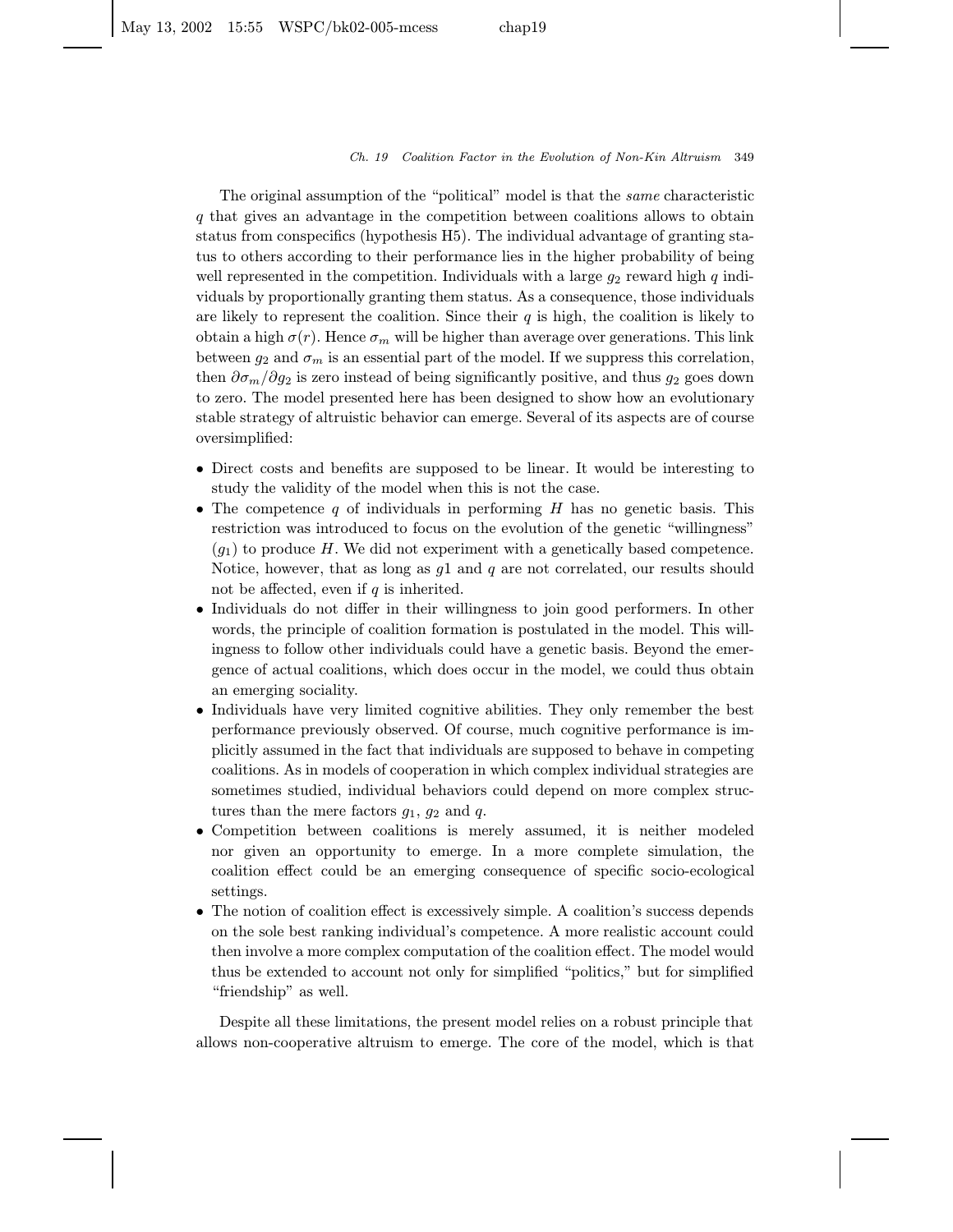the "voting" process provides a non-linear benefit to individuals, remains valid through all the above suggested improvements. Even if we learn much from them, these developments are likely to confirm that a non-linear collective effect is able to stabilize rewarded altruism. The "voting" process resulting from status allowance may be extended to other non-linear processes. We may thus come upon a new theory of sociality among non-related individuals.

## 5. Conclusion: Biosociality Revisited

The first purpose of this paper was to dismiss cooperation as the ultimate explanation of altruism among non-related individuals. Cooperation may exist under very specific conditions, when some one-to-one trade is profitable to both partners and when individuals making the first step are able to detect uncooperative partners. When profits are poor or when cheating detection is not efficient enough, the free-rider strategy, which is not advantageous when there are few cooperative individuals, becomes prevalent as soon as the population reaches a certain level of cooperation. This leads to a complex dynamics in which random fluctuations are sustaining an oscillatory regime. This situation cannot generate any selection pressure.

When all the conditions for the existence of cooperation are not met, nonkin altruistic behavior remains a mystery. This is the case for instance when the altruistic behavior is directed toward several individuals simultaneously, or when no possibility of reciprocation is offered. The second objective of this paper was to propose a consistent model that may explain such forms of altruism. At first sight, the "political" model presented here may seem quite peculiar: it is based on the emergence of coalitions and on a system of help-for-status trade. This model, which we designated as "political," indeed leads to an evolutionary stable equilibrium. On the one hand, individuals compete in displaying a certain behavior that can be altruistic. On the other hand, they reward good performers by granting them status. This apparently reciprocal altruism is made stable by the existence of a competition between coalitions. Individuals who group around good performers and designate them as such are likely to win this inter-coalition contest.

In real politics, those who want to be in the victorious camp should join the side of the most promising candidate and designate her/him as their champion. During political campaigns, candidates behave rather altruistically, they spend a lot of money, and their supporters accept to give them the leadership, whatever the consequences after the election. This is also the essence of the mechanism invoked in our model. Of course, as an operational model of biological altruism, this is grossly simplified and many less caricatured scenarios can be proposed.

When Wilson described Human Nature, he could only conceive of two evolutionary explanations of sociality: kin selection, which is commonly invoked to explain eusociality in insect societies, and reciprocal altruism, which is claimed to operate mostly in primate and human societies [28, p. 156]. We showed that the latter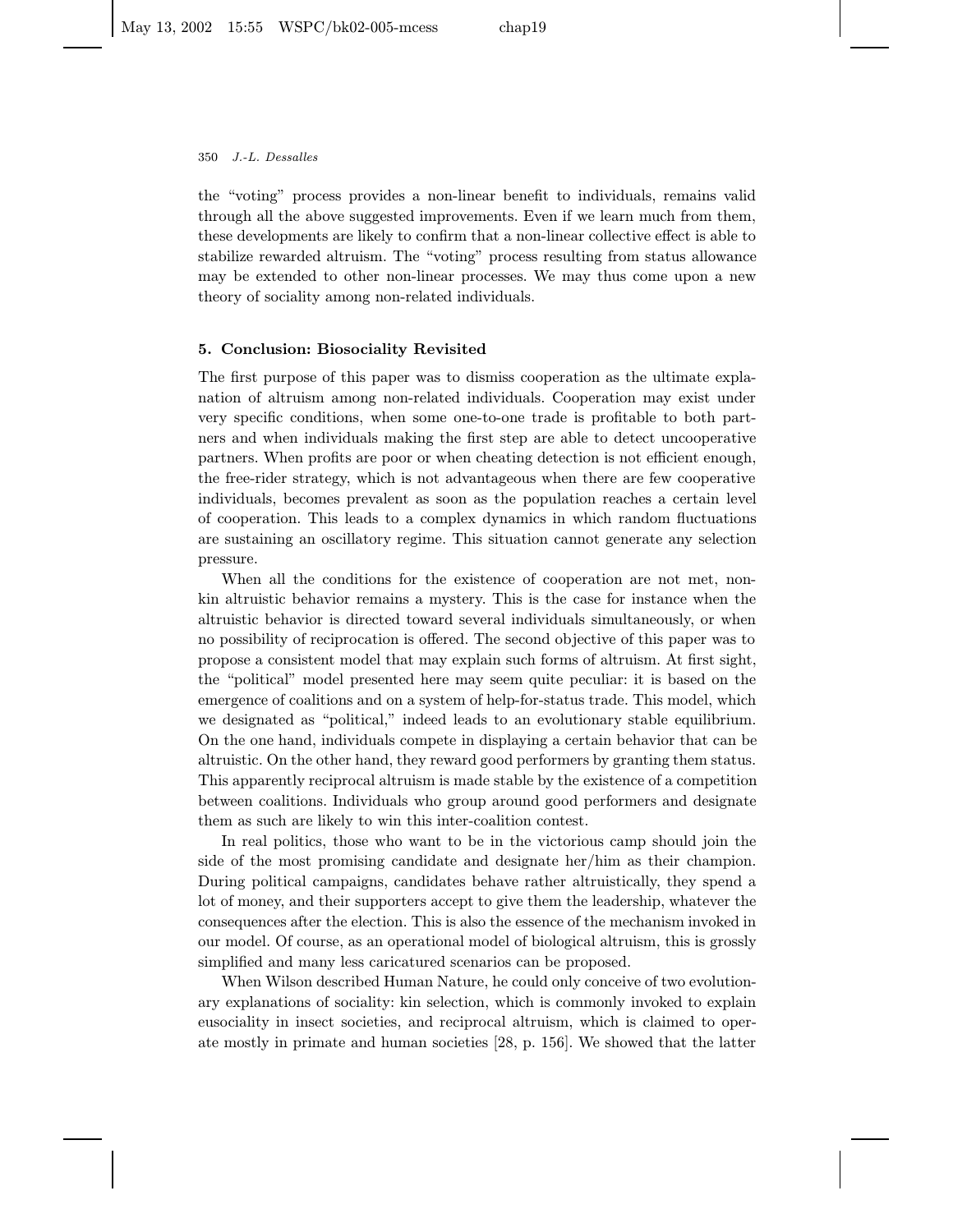mechanism is questionable. The model presented in Sec. 4 shows that there is at least one further alternative. It extends Zahavi's observation of the role of prestige and status as motives for altruistic performance. Zahavi's explanation, however, lacks an account of the willingness to grant status. This disposition, in itself, is as altruistic as the rewarded behavior. Its evolutionary stability is thus not predicted. In our "political" model, however, status allowance appears as a profitable strategy: it plays the role of a vote. The stake of being well represented in the competition may justify the cost of conferring status upon others.

Our "political" model was of course intended as an attempt to design a sound explanation of some forms of altruism, not as a restrictive account of all forms of altruistic interactions among non-related individuals. It may however give us a new insight into several bio-sociological phenomena, including some aspects of primate or human social behavior. Temporary coalitions to take over have been described among chimpanzees [6, 15]. This ability to form political coalitions is also an obvious human characteristic. In the context of our model, this behavior is evolutionarily sound as soon as the criterion for joining a coalition is correlated with its political success.

Let us consider a behavior taken as example by Wilson: heroism. In all cultures, heroes, i.e. individuals who prove their ability to perform courageous, though sometimes futile, acts, are conspicuously honored. Sociobiology [27, 29] can only account for one part of the story: trying to appear as a hero is a profitable strategy since it provides a better access to resources and reproduction. Sociobiology cannot explain at all why other individuals, by honoring heroes, grant them with such essential advantages. Within the frame of the model described in Sec. 4, we may see this instance of human social behavior as an extreme case of coalition effect. Heroic acts are not necessarily directly profitable to observers  $(G \; low)$ , though they are very risky  $(C_1 \gg 1)$ . Why do heroes deserve status? According to the model, the ability to be a hero must be correlated with the success of the coalition. In other words, it should be advantageous to be friend of courageous individuals, because it helps to have them in the coalition during the inter-coalition contest. If we accept this statement, then the model provides an evolutionary account for heroism, which is not the case of sociobiology.

In Ref. 9, we suggest that a similar account may apply to the evolution of language, though this time G is positive and  $C_1$  is small. The basic idea is that when coalitions reach a certain size, as hypothesized for human ancestors, relevant information replaces physical strength as determinant of success in the inter-coalition contest.

Sociality among unrelated individuals, which is best exemplified by the human species, deserves a sound explanation that reciprocal altruism is unable to provide. We designed a new model in which altruism can be a stable strategy. Beyond mere altruism, it predicts the existence of many complex social behaviors organized around a specific status system. In many animal species, status is extorted by brute force. It seems that among humans, and possibly in species like babblers, status is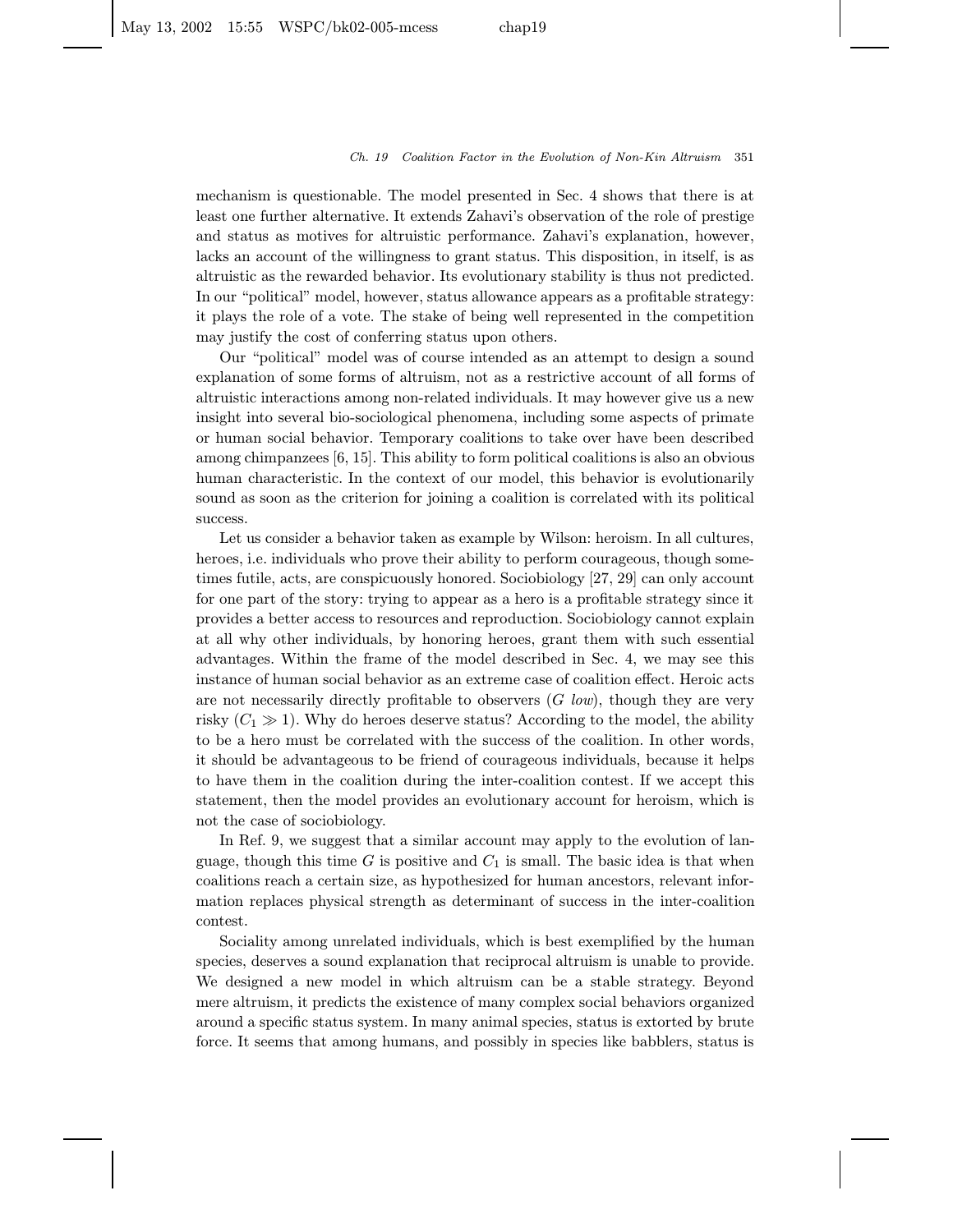willingly granted. This opens the door to a new range of social behaviors that our species seems to have widely explored.

### References

- [1] Axelrod, R. and Hamilton, W. D., The evolution of cooperation, Science 211, 1390–1396 (1981).
- Axelrod, R., The Evolution of Cooperation (Basics Books, New York, 1984).
- [3] Boesch, C., Hunting strategies of Gombe and Tai Chimpanzees, in Chimpanzee cultures, eds. R. W. Wrangham, W. C. McGrew and F. B. M. de Waal (Harvard University Press, Cambridge, MA, 1994), pp. 77–91.
- [4] Cooper, B. and Wallace, C., Evolution, partnerships and cooperation, J. Theoretical Biology 195, 315–328 (1998).
- Dawkins, R., Le géne égoïste, ed. 1978 (Editions Menges, 1976).
- [6] de Waal, F. B. M., Chimpanzee Politics: Power and Sex Among Apes (The John Hopkins University Press, Baltimore, 1982), ed. 1989.
- [7] Dessalles, J.-L., L'ordinateur génétique (Hermés, Paris, 1996).
- [8] Dessalles, J.-L., Altruism, status, and the origin of relevance, in Approaches to the Evolution of Language — Social and Cognitive Bases, eds. J. R. Hurford, M. Studdert-Kennedy and C. Knight (Cambridge University Press, Cambridge, 1998), pp. 130–147.
- [9] Dessalles, J.-L., Language and hominid politics, in The Evolutionary Emergence of Language: Social Function and the Origin of Linguistic Form, eds. C. Knight, J. R. Hurford and M. Studdert-Kennedy (Cambridge University Press, Cambridge, in press).
- [10] Dugatkin, L. A., The evolution of cooperation Four paths to the evolution and maintenance of cooperative behavior, *Bioscience* 47(6) 355–362 (1997).
- [11] Dunbar, R. I. M., Grooming, Gossip, and the Evolution of Language (Harvard University Press, Cambridge, 1996).
- [12] Ferriere, R. and Michod, R. E., The evolution of cooperation in spatially heterogeneous populations, The American Naturalist 147(5) (1996).
- [13] Frean, M., The evolution of degrees of cooperation, J. Theoretical Biology 182(4) (1996).
- [14] Goldberg, D. E., Genetic Algorithms in Search, Optimization and Machine Learning (Addison-Wesley Publishing Company, 1989).
- [15] Goodall, J., In the Shadow of Man, ed. 1988 (Houghton Mifflin, Boston, 1971).
- [16] Grafen, A., Biological signals as handicaps, J. Theoretical Biology 144, 517–546 (1990).
- [17] Hamilton, W. D., The genetical evolution of social behavior, J. Theoretical Biology 7, 1–16 (1964).
- [18] Jones, D., Varieties of group selection, Behavioral and Brain Sciences 19(4), 778  $(1996)$ .
- [19] Key, C. and Aiello, L., A prisoner's dilemma model of the evolution of paternal care, Folia Primatologica (in press).
- [20] Macy, M. W. and Skvoretz, J., The evolution of trust and cooperation between strangers: a computational model, American Sociological Review 63, 638–660 (1998).
- [21] Nakamaru, M., Matsuda, H. and Iwasa, Y., The evolution of cooperation in a latticestructured population, *J. Theoretical Biology* **184**(1) (1997).
- [22] Palmer, C. T., Fredrickson, B. E. and Tilley, C., Group selection or categorical perception? Behavioral and Brain Sciences 19(4), 780 (1996).